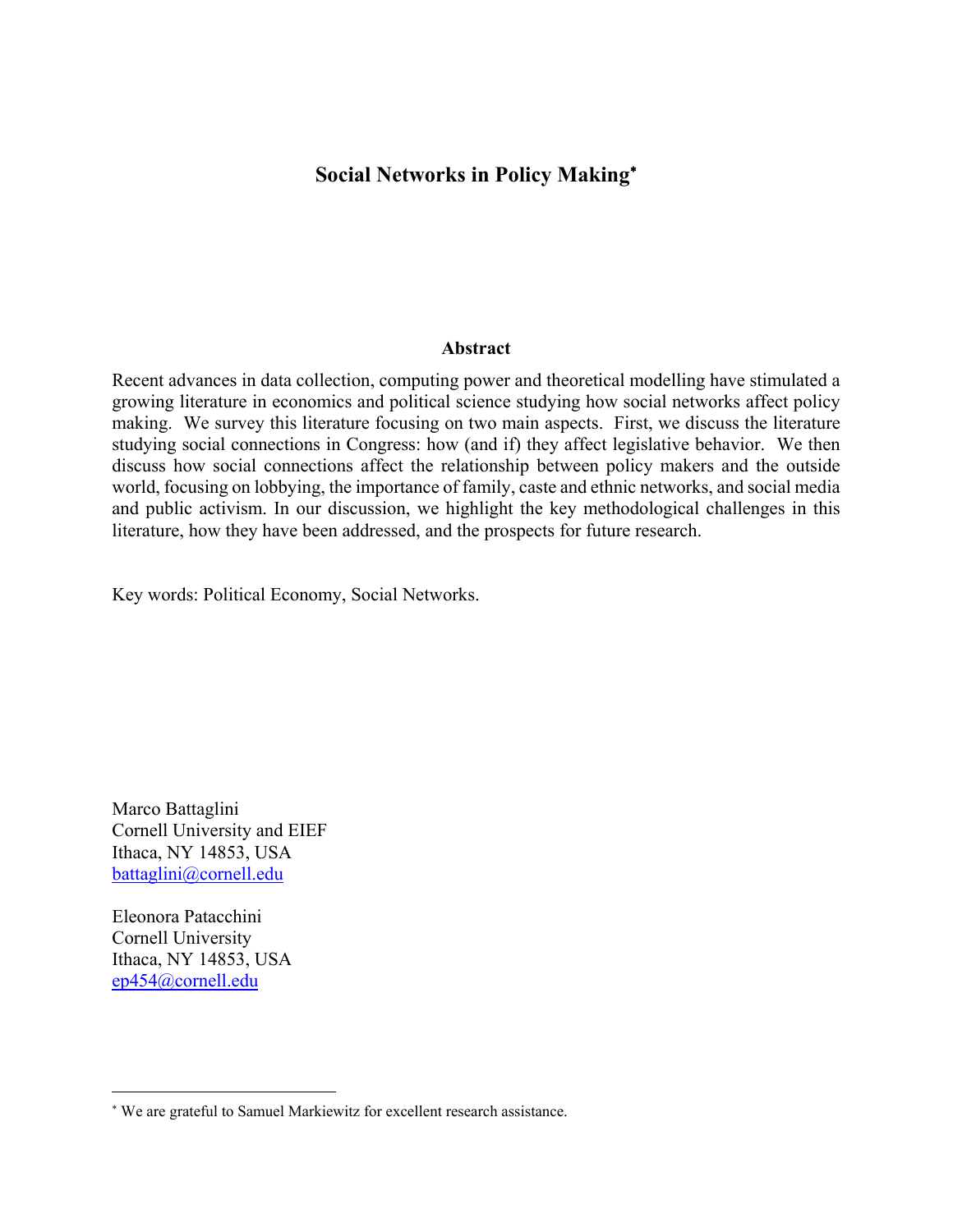### **I. Introduction**

An often implicit assumption in political economy models is that political actors (politicians or voters) are self-interested, individualistic utility maximizers: public policies are seen as the interaction of independent individuals. There is, however, a long tradition in political science that questions this assumption, stressing the importance of social connections among political actors. In Congress, legislators' actions are deeply influenced by bonds of friendship, respect and patronage that transcend partisan or ideological divisions. Outside of Congress, political activism is also influenced by social connections, often amplified by social media; and politicians' attitudes towards their constituency depends on their social groups. Recent advances in data collection, computing power and theoretical modelling have stimulated a growing literature in economics and political science attempting to formally study these relationships. These questions have been made more salient by the increasing importance of social media in shaping political beliefs and the diffusion of "fake news" designed to spread in social networks.

In this paper, we review the literature on social networks and policy making, focusing on two keys aspects. We start by reviewing the existing literature on the role of social connections in legislatures, especially the U.S. Congress. We then expand the overview to include the role that social connections play in the relationship between policy makers (legislators as well as government officials) and society.

In Section II, we review the different metrics used to describe interpersonal relationships within legislative bodies and discuss the key theories and findings regarding how social links among legislators affect their legislative policy making. In assessing the importance of social networks in shaping politicians' decisions, there are two main issues to solve. The first issue is causality: that is, to establish that social connectivity is not just correlated with specific patterns of behavior, but indeed affects them. Causality is hard to establish because of one of three reasons: i) there may be unobserved variables affecting both the choice of social ties and the observed political activity, ii) social connections can be the result rather than the source of politicians' decisions, and iii) politicians may be exposed to the same common shocks (e.g. information) and this is what drives their correlated behavior. For example, cosponsorship networks may simply reflect common ideologies, shared geographical factors and common exposures to particularly influential interest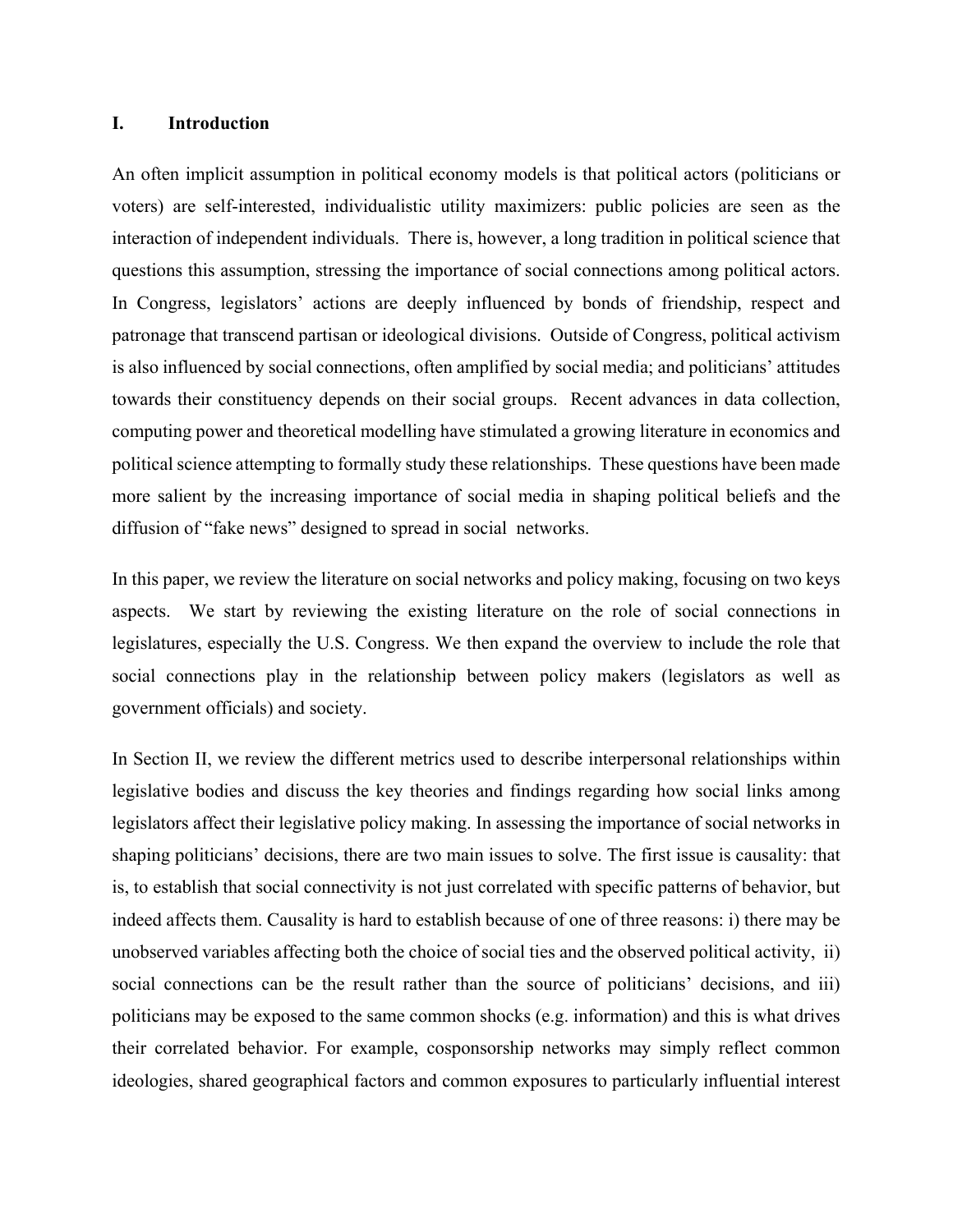groups or maketing campaigns. They could also be the consequence rather than the driver of a legislator's political choices because more successful politicians can be viewed as role models and thus attract more supporters. The second issue is the observability of the true social network. Most of the research to date assumes that social connectivity can be proxied by some observable network (proximity, alumni or others), but it does not attempt to directly estimate the network. We highlight those key empirical challenges in the identification of social network effects and discuss how the most recent literature has addressed them.

In Section III, we turn to discussing how social connections affect and shape the relationship between policy makers and society. There are various ways to which society affects policy makers. We focus on three specific aspects that have been studied in recent research. First, in Section III.1, we discuss recent work on the role of social connections in lobbying. If interpersonal relationships truly play a role in legislators' behavior, then we should expect them to play a role in how interest groups allocate resources among legislators. Second, in Section III.2, we review the literature examining societies where actors are linked by powerful social connections such as family ties, as well as ethnic and religious networks. These links affect the effectiveness of policy makers in pursuing their goals and also make civic society influential through informal channels. We discuss the extent to which these links may act as a disciplining force, thereby limiting moral hazard problems, or conversely making it easier for policy makers to be captured by organized interests. Finally, in Section III.3, we discuss how social connections (and specifically social media) impact the way grass roots activism affects policy makers' activities. With the increasing importance of social media, the question of how platforms such as Facebook and Twitter affect collective movements has been asked. Never before has it been as easy to share information in social groups. How are these social innovations changing the relationship between citizens and rulers? On the one hand, there is a general sense that social platforms are making grass roots activism easier and more powerful. On the other hand, there is a sense that they are making it easier for governments to control the information flow, exert censorship and manipulate public opinion. Section IV concludes with some remarks on questions that are open for future research.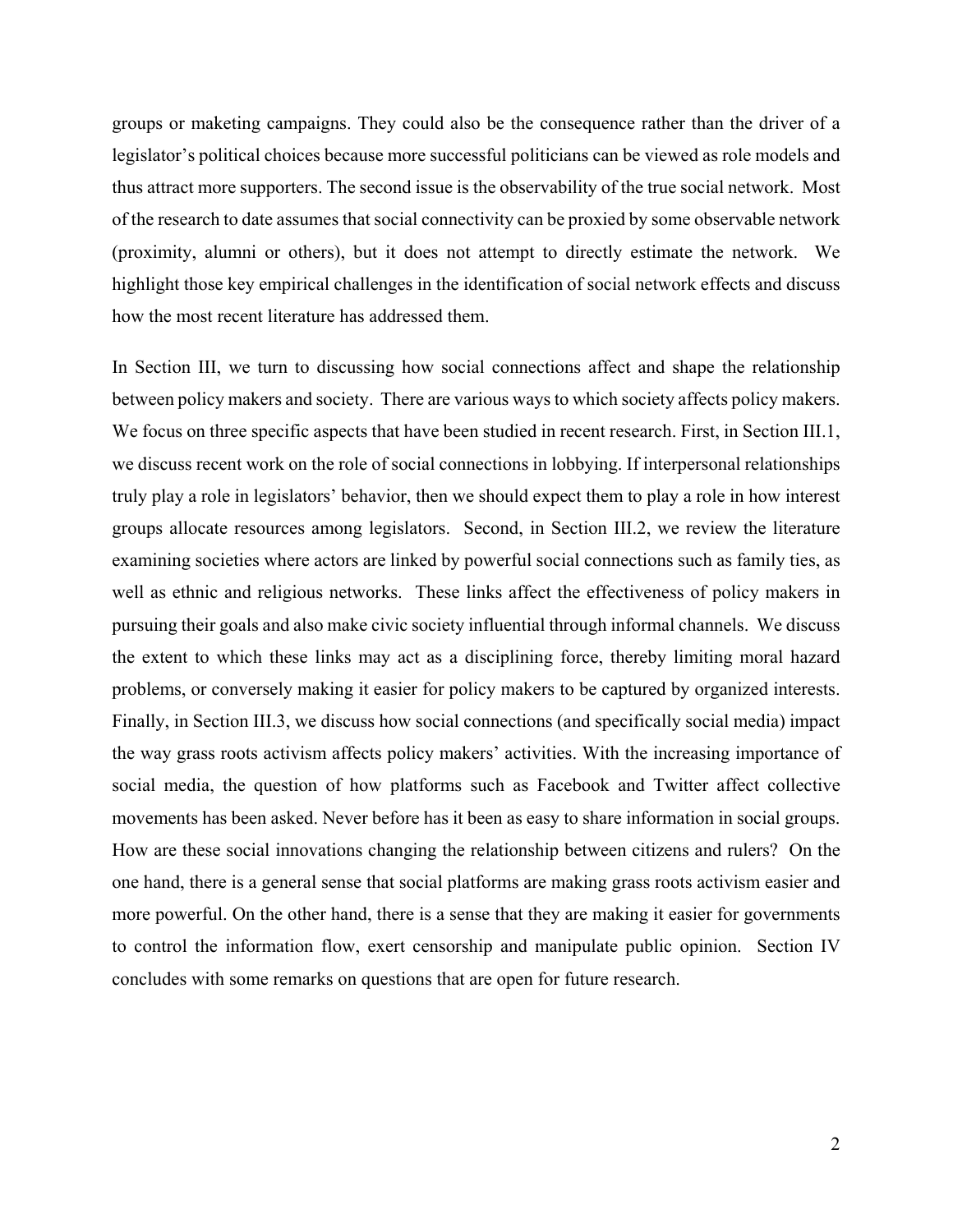### **II Social Networks in Legislatures**

The focus of the early literature on social networks in politics has been to document the existence of interpersonal relationships within a legislative group and to investigate their driving forces. The first approach used to measure legislators' social connections was to ask them directly. The seminal paper is Patterson (1959) who interviewed the members of the 1957 session of the Wisconsin State Assembly (Patterson (1959)). The author shows that the assembly was divided into sub-groups on a friendship basis and argues that each politician is affected by the norms of these informal groups in her/his own decision-making behavior. Using interviews of the 124 members of the Iowa State Legislator in 1965, Patterson and Caldeira (1987), Caldeira and Patterson (1988) and Clark, Caldeira, and Patterson (1993) reveal that major forces driving friendships between Iowa legislators are party, physical proximity, committee membership and attitudes towards legislative life and duties. Education and legislative experience, meanwhile, predict respect between legislators. Using the same methodology, that is an elite-level survey, on members of a different legislature, Arnold, Deen, and Patterson (2000) and People (2008) show that friendship between two members of the 1993 Ohio State House of Representatives is associated with similar voting behavior.<sup>1</sup> More recently, Ringe, Victor and Gross (2009) used a web-based questionnaire to construct a map of the social links between legislative offices in the E.U. Parliament. They interviewed the parliamentary assistants of members of the European Parliament's (MEP's) Committee on Environment, Public Health and Food Safety, following the idea of using the social network of staffers as a proxy for the corresponding social network of legislative offices. They suggest that social networks in legislative politics reflect information exchange. They postulate that legislative offices establish connections amongst each other that maximize the value of the information they trade. In particular, politicians are prone to elicit information from sources that are predictably biased; that is, other politicians who are very close or very far to their own preferences. Because the information provided by those sources is predictable, the legislators can use it to confirm their predispositions (if the expected information matches the actual one) or to update their beliefs (if the information deviates from their expectations). Using voting behavior as an outcome, they find evidence that the presence of social

<sup>&</sup>lt;sup>1</sup> People (2008) also uses seating charts to identify social contacts. This approach is also adopted by Masket (2008) to study connections in the California Assembly (between the years 1941-1975).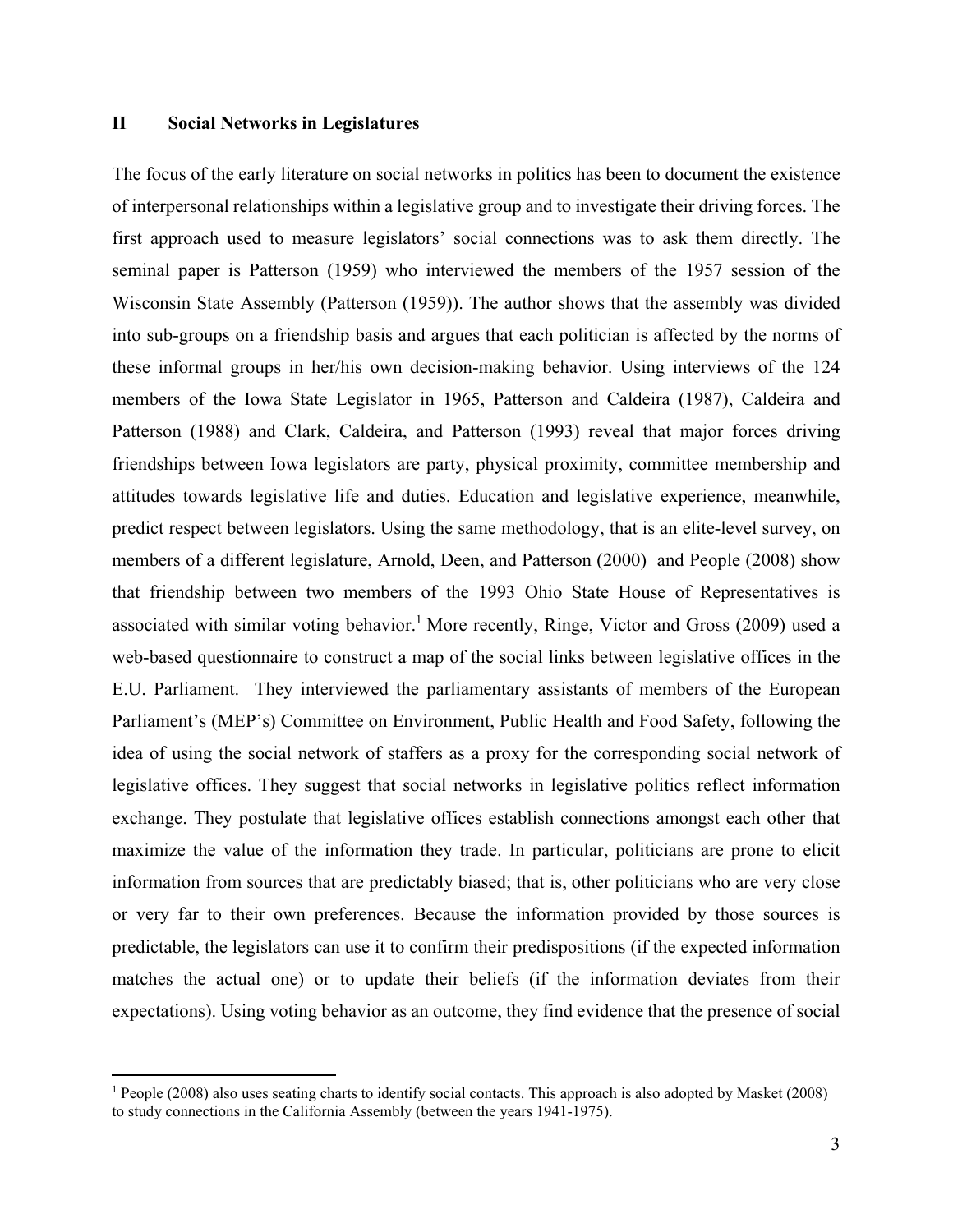ties is negatively associated with co-voting for those who are ideologically opposed. However, they do not have enough variance in their data to test whether it is also true that being socially connected is positively associated with co-voting for ideologically similar legislators.

Surveys are of limited use in eliciting social networks because they are confined to specific legislatures for which interviews are feasible. Another source of information used in the literature relies on data on memberships to informal organizations in Congress, such as caucuses, to capture social networks. Victor and Ringe (2009) analyze the caucus system in the House of Representatives as a social network, in which the ties between persons are determined on the basis of common membership in one or more of the House caucuses. They show that the same legislators that are powerful in the party and committee systems, are also powerful in the caucus system. Victor and Ringe (2014) expand the data to cover nine Congresses (1993-2010) and test a theory according to which participation in the voluntary caucus system provides opportunities for legislators to build cross-partisan relationships and profit from shared information. They hypothesize that, being exposed to more viewpoints, politicians involved in many caucuses are less likely to consistently vote with their party and are more likely to buck the party. They indeed find evidence that legislators are more likely to covote if they share more caucus connections.<sup>2</sup>

A completely different approach for measuring social networks among politicians in legislative bodies is based on legislators' behavior. Cosponsorships, "Dear Colleague" letters and participation in press events are the activities most widely used. Cosponsorship networks are based on the fact that, since 1967 in the House and the mid-1930s in the Senate, legislators have had an opportunity to express support for a piece of legislation by signing it as a cosponsor. Fowler (2006a,b) was the first to utilize this information to construct networks that existed from 1973 to 2004. In a cosponsorship network legislator *i* is linked to legislator *j* if *i* cosponsors one or more bills sponsored by *j*. Cho and Fowler (2010) investigate the topological properties of these networks and show that variations in topologies across time are associated with variations in the politicians' legislative activity.

 $<sup>2</sup>$  A related but alternative approach is proposed by Porter et. al. (2005) who represent interactions between U.S. House</sup> members in the 101st–108th Congesses (1989–2004) by using committee and subcommittee "interlocks." In their network representation, two committees are linked if they share at least one member. The analysis reveals that legislators' committee assignments contain information about their ideological preferences apart from what is indicated by standard measures of partisanship.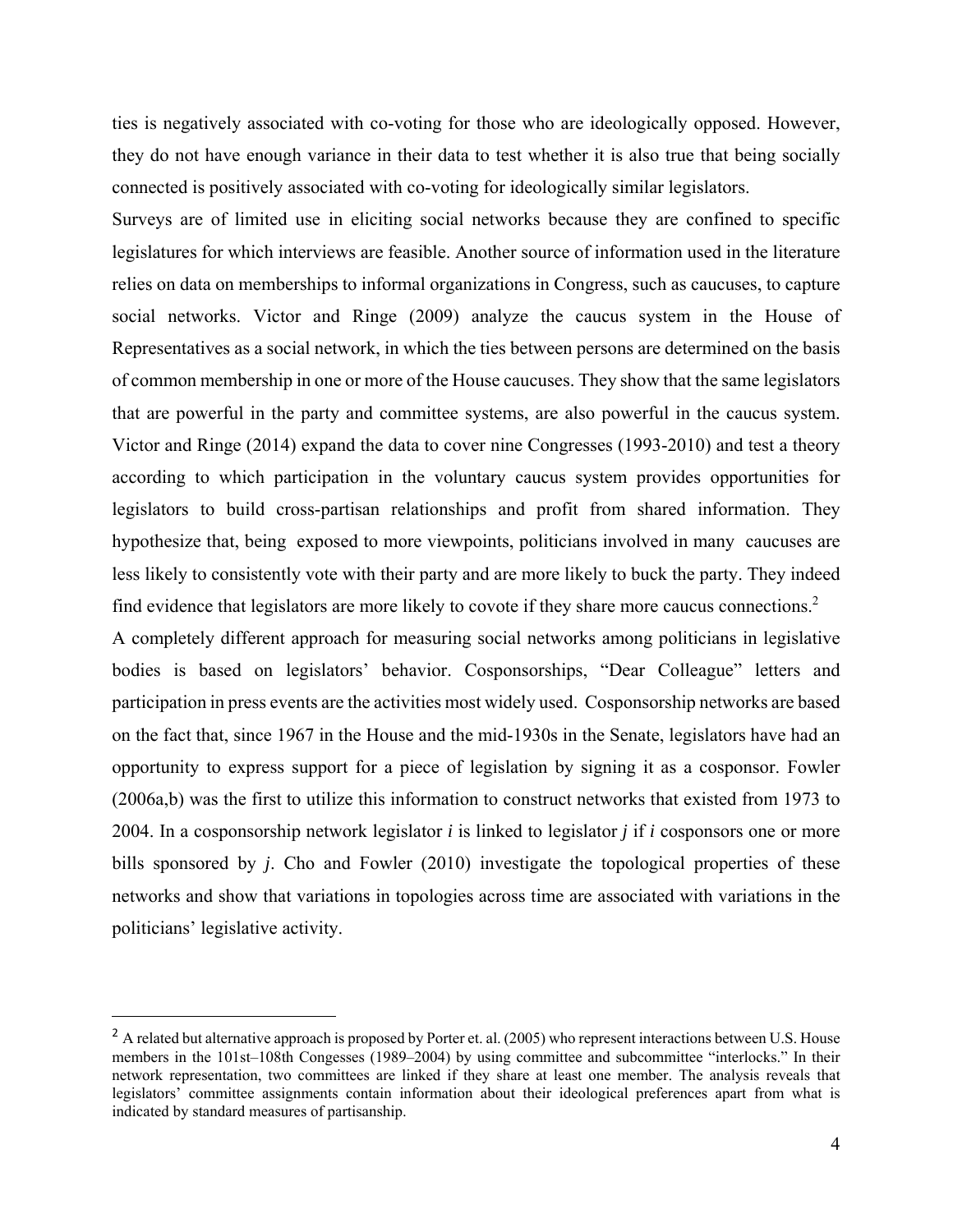Following studies have further refined this approach, recognizing that the patterns of cosponsorships can be used to map different levels of social interactions between Congress members. Bernhard and Sulkin (2009) distinguished between original cosponsors, who make the decision to cosponsor prior to or coincident with the introduction of a bill, and post-introduction cosponsors, who sign on after introduction. The idea is that "original" cosponsorship is more indicative of a personal relationship between the sponsor and the cosponsor.<sup>3</sup>

Kirkland (2011) distinguishes between "strong" and "weak" ties using the frequency of the collaborations. This distinction is justified by Granovetter's theory of how a legislative social network may affect legislative success (see Granovetter [1973]). The underlying idea is that in the cosponsorship network legislators are linked to colleagues who commonly support the same pieces of legislations because of factors like ideology, party and demographics; and to other legistlators less similar to them, with whom they only sometimes cooperate for specific policy goals. In the repeated interaction with similar colleagues, a Congress member forms strong ties in the cosponsorship network. These strong ties represent the base of support of a legislator: those who would back the legislator's agenda even if they were not linked by a strong tie. At the same time, legislators establish weak ties with whom they have sporadic interactions. According to Kirkland, weak ties are crucial for increasing legislative success because they allow diffusing a legislator's influence beyond his or her base of support. Using cosponsorships between legislators to measure tie strength, Kirkland (2011) constructs cosponsorship networks for eight state legislatures in 2007 (North Carolina, Alabama, Minnesota, Mississippi, Alaska, Hawaii, Indiana and Delaware) and for the 102nd through 108th U.S. Houses (1991–2004). The author shows that the probability of bill survival is increasing in the number of weak ties. This evidence documents the importance of having a diverse pool of cosponsors for legislative success.<sup>4</sup> Following the same logic, Kirkland and Williams (2014) show that that U.S. legislators collaborate on legislation across chamber lines. Using data on cross-chamber bill sponsorship in legislatures in Texas, Colorado, Maine and Oklahoma, they show that cross-chamber collaborative partnerships exist, even across party lines. A similar idea has been used by Parigi and Sartori (2014) to study social networks in party politics. Using data from the Sixth Legislative Cycle of the Italian parliament (from 1972 to 1977), they

<sup>&</sup>lt;sup>3</sup> Fowler (2006a) distinguishes between "active" (defined as those who help write or promote legislation in some way), and "passive" cosponsors (defined as those who do nothing more than add their names to the bill). 4

<sup>&</sup>lt;sup>4</sup> Battaglini et al. (2018) find evidence in line with Kirkland's theory using data from the U.S. House of Representatives for the  $109<sup>th</sup> - 113<sup>th</sup> Congresses.$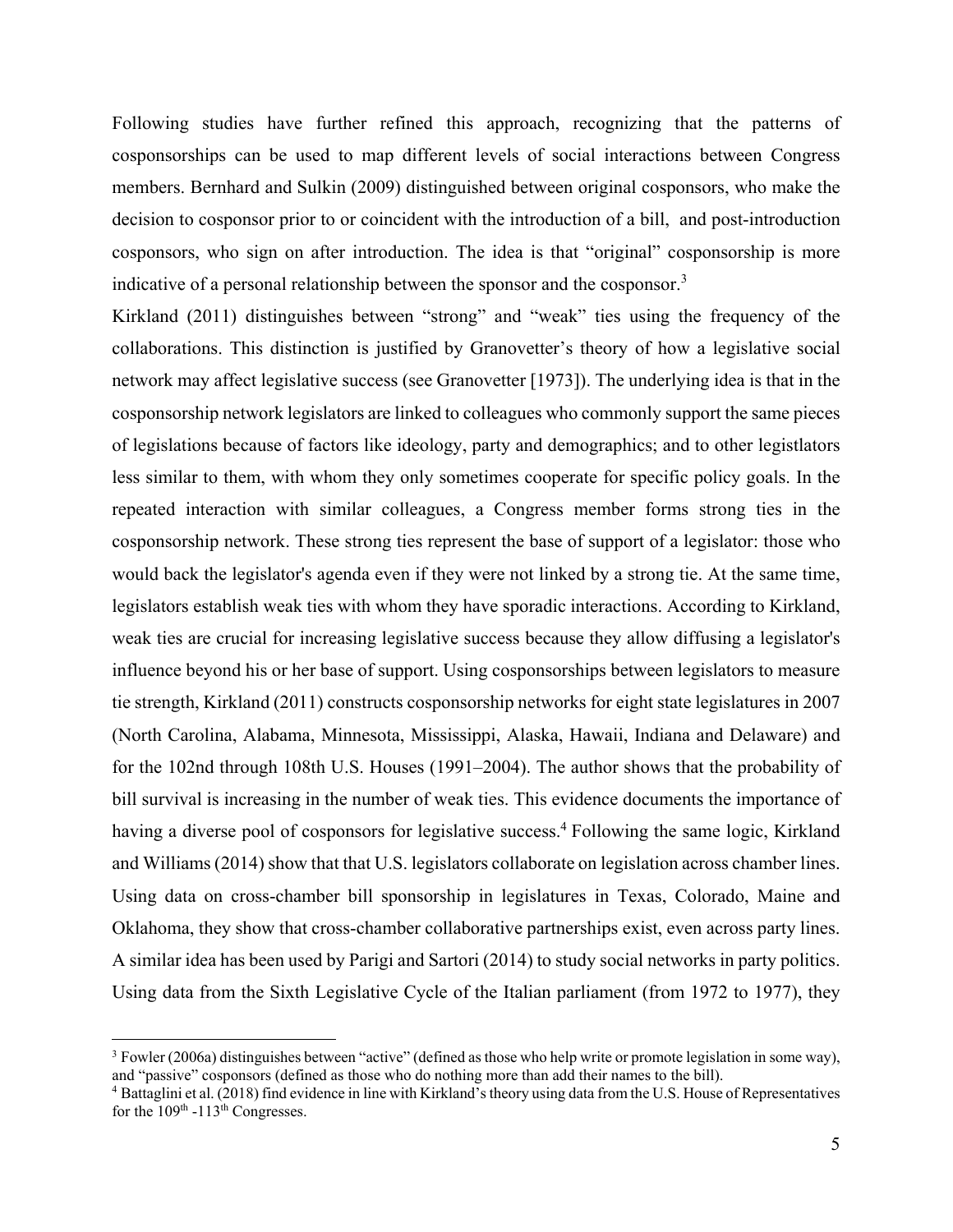classify cosponsorship ties between members of Parliament as either weak (one collaboration only) or strong (more than one collaboration) ties to gauge the extent to which political parties aggregate relevant local social cleavages at the national level. The authors hypothesize that these cleaveges are then reproduced in the form of coalitions inside the party. They find that belonging to the same social cleavage, as measured by coming from the same macro region, raised the probability of cooperation between to members of parliament of the same party but did not play a role in collaboration across parties. The largest party, the Cristian Democrats (DC), appeared to be organized as a network in which there are clusters of politicians coming from the the same geographical regions linked by strong ties, and in which these clusters are linked by weak ties. In this analysis, parties, therefore, emerge as loose coalitions of local interests organized to foster cooperation between these interests and win elections against parties on the opposite side of the ideological spectrum (in the case of the DC of 1970, the Communist Party). Cintolesi (2018) documents evidence that politicians' connections are also important across party lines. Using data on the composition of local council boards in Italy from 1985 to 2014, the paper shows that members of the winning party have a greater probability of being appointed to local council boards if they are connected with a leader of the opposition party (here connected means having previously sat together on a local council board). Interestingly, the relationship disappears when a single party holds more than 50% of the seats, indicating that social networks across party lines are especially important when cooperation across party lines is necessary to secure a majority in the council.

Another avenue for inferring social connections in Congress is to use so-called "Dear Colleague" letters. "Dear Colleague" letters, named for their common salutation, are official correspondences between U.S. Congress members for the purpose of persuading or informing other politicians on a bill or issue. These letters have been commonly used since the early 20th century and signal when legislators are jointly working towards a shared goal (Peterson 2005).<sup>5</sup> Although the underlying networks of "Dear Colleague" letters have been recognized as potentially holding vital networking information, they have been unavailable in digital form until recently (Krutz 2005,

<sup>5</sup> Straus (2013) has used "Dear Colleague" letter data from the 111th Congress to explore the factors that correlate with a politician's likelihood of using this method of communication. The regression analysis identifies rank-and-file majority party members who are electorally "safe" as the politicians who are most likely to use the "Dear Colleague" system.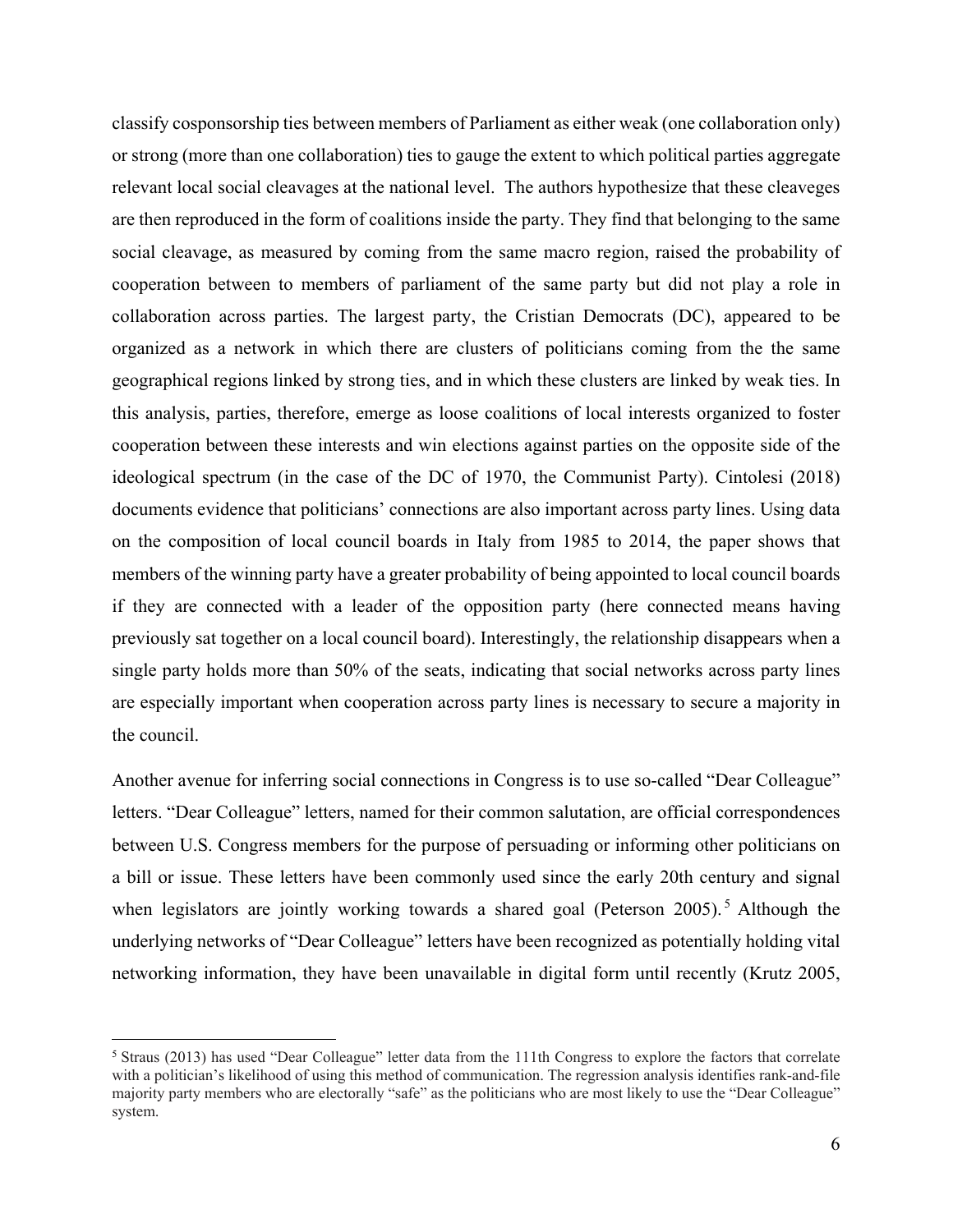Kroger 2003). More recently, the letters have been moved to an electronic database, allowing them to be more readily examined. Craig (2015) recently uses this data to map networks among Congress members for the 111th Congress and shows that members from the same party are less likely to collaborate, while members from the same state or members that share collaborators are more likely to work on legislation together. Members who collaborate with their colleagues more often are more successful in gathering cosponsors for their legislation, though there is limited evidence that increasing the number of cosponsors on a bill makes it more likely to pass. Using a unique data set on "Dear Colleague" letters sent between members of Congress from 1999 to 2010, Box-Steffenmeier et al. (2018) identify which interest groups endorse which piece of legislation and at what stage of the legislative process. They show that endorsements from interest groups that are well-connected across the branches of government are associated with a larger number of cosponsors on a bill in the early stages of the process, while at the later stages the more successful bills (as measured by the bills with a higher probability to pass the House) are the ones endorsed by a larger number of interest groups.

Researchers have also used press events in order to measure social networks in Congress. These events tend to be very visible and involve high levels of coordination between members of Congress.<sup>6</sup> Desmarais et. al. (2015) use participation in joint press events held by U.S. Senators to draw a social network of legislators for the 97th to 105th Congress. They argue that press events can capture collaborative relationships better than co-support of legislation and co-membership in policy-focused legislative organizations (i.e. committee or caucuses). This is because joint press events feature a limited number of participating politicians, are costly to organize, require extended planning and coordination between several offices at both the member and staffer level and are subject to very few formal constraints. They show that being connected in the press event network predicts co-voting in roll calls.

A more recent approach to the study of social networks in Congress is to construct alumni networks, that is to define two politicians connected if they attended the same educational institution. There are a variety of mechanisms that support the idea that educational institutions provide a basis for social networks. For example, alumni connections may make it easier to form

<sup>6</sup> Specifically examining the Senate, Sellers and Schaffner (2007) argue that congressional leaders hold press conferences with rank-and-file Senators as a public display of their network.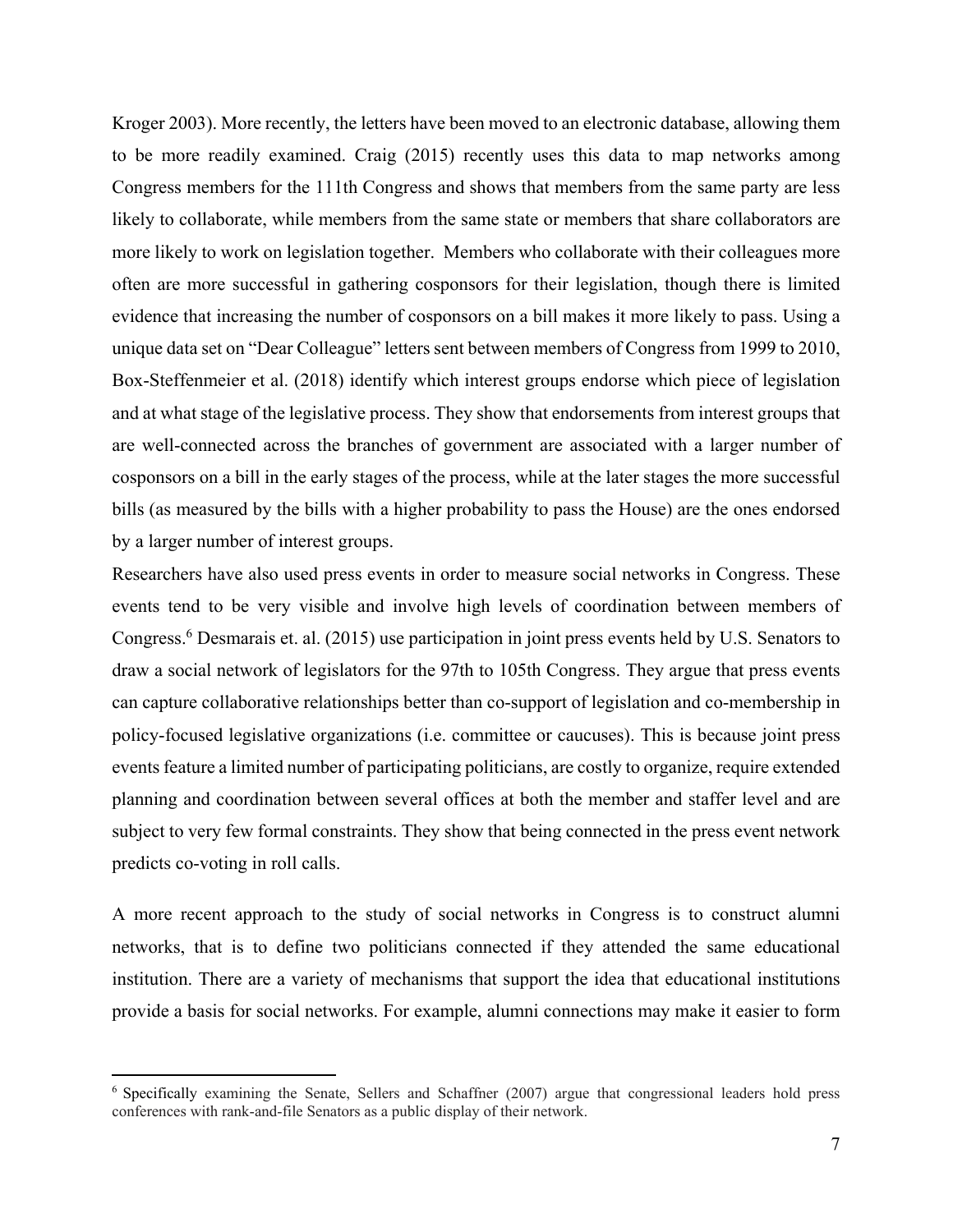social connections thorough common acquaintances.<sup>7</sup> Alumni may share similar ideologies or preferences, similar connections with lobbyists, and/or more effective communication patterns since communication is enhanced when the two parties are more alike (Bhowmik and Rogers [1971]).<sup>8</sup> Alumni networks have been used by Cohen and Malloy (2014) to show evidence of logrolling in the voting patterns of U.S. Senators. Their results are consistent with the theory that school ties are a preferential channel that makes vote trading easier. Interestingly, they document that the effect of alumni connections is stronger in two key situations: i) when a vote on an action before the legislature is close, thus potentially causing rational actors within the network to exploit the alumni network to whip votes for or against the measure; and ii) when a piece of legislation is inconsequential to the politician's home state, and accordingly less relevant to their constituents, thereby presumably lowering the cost of supplying a vote. When these two circumstances are combined, that is during close votes where the bill is less important to the voting senator, the alumni effect is especially pronounced.

The literature survey above has documented various effects of social connections in the U.S. Congress and provided valuable insights on the mechanisms through which these social connections affect the political activisties of the members of Congress. Summarizing, three main channels have been brought to light: information transmission, vote exchange and, finally, the workings of political parties. This literature has certainly provided suggestive evidence on the relationship between social connectedness and legislators' behavior. Moving away from a mere descriptive analysis, however, presents several empirical challenges. Finding solutions to these challenges is the subject of a recent literature in both economics and political science, which is growing at a rapid pace. Those studies are reviewed in the next section.

<sup>7</sup> Educational institutions explicitly encourage socialization among alumni. For example, Cornell University has a "Second Decade Program" for graduates 10 to 20 years past graduation (https://alumni.cornell.edu/connect/youngalumni/second-decade/); Yale organizes groups called BOLD or "Bulldogs of the last decade;" Harvard organizes groups called GOLD ("Graduate of the Last Decade"). At the Princeton reunions, graduation years are organized as satellites around the classes that celebrate major reunions (5th, 10th, 15th, etc. reunions). These channels for socialization are independent and plausible orthogonal to Congressional activity.

<sup>&</sup>lt;sup>8</sup> There is direct evidence that school relationships are more homophilous than those formed in other settings (Flap and Kalmijn [2001])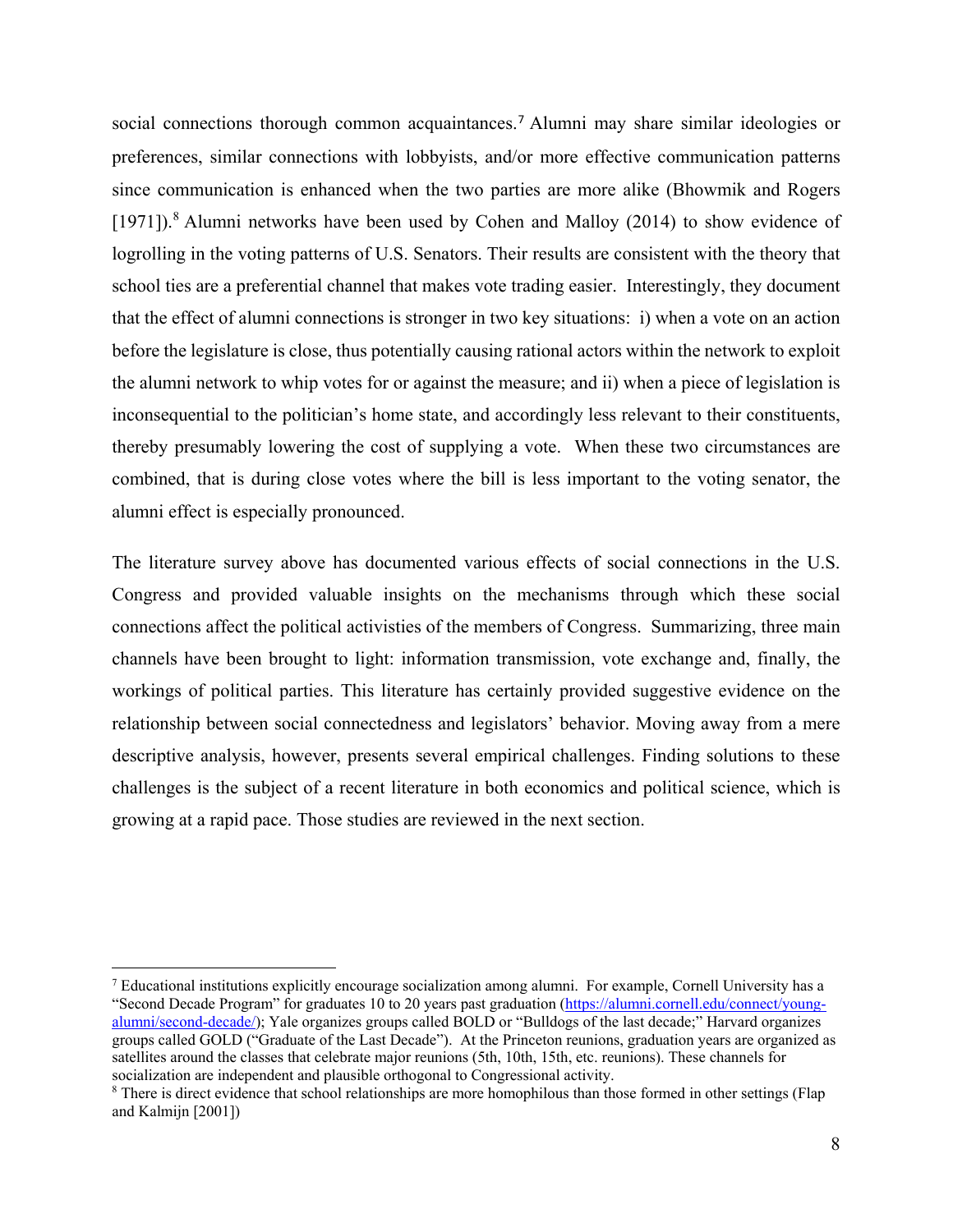## **II.2 Do social networks in legislatures matter for politicians' decisions?**

### **II.2.1 Assessing Causality**

Ideally, to determine causality of social connections we would randomly form social bonds among legislators and then observe what effects these bonds have on the legislators' behavior. While this type of intervention is typically impossible, researchers have found natural environments in which this type of random assignment occurs. Two prominent examples are Rogowski and Sinclair (2012) and Harmon, Fisman and Kamenica (2017), which measure social networks using physical proximity.9

Rogowski and Sinclair (2012) note that the order in which newly elected members of the U.S. Congress can choose offices is random. Since congressmen have similar rankings for office locations, their choices and therefore their office proximities are presumably driven by the random order. The random selection order, while obviously not directly relevant for voting behavior, is directly correlated with legislators' physical proximities, allowing a clean evaluation of how physical proximity affects legislative behavior. Interestingly, the authors find that "Members whose offices are located in the same building vote together about 1% more of the time than legislators whose offices are located in different buildings. The effect is even larger for cosponsorship: legislators whose offices are in the same building cosponsor together 3% more frequently than legislators whose offices are less proximate" (Rogowski and Sinclair (2012, p. 11)). Still, when the authors control for network endogeneity, no significant effect of physical proximity is found.

A similar approach, but in a different context and with different results, has been used by Harmon, Fisman and Kamenica (2017). The authors note that members of the E.U. parliament sit, with few exceptions, in alphabetical order.<sup>10</sup> The authors, therefore, use the Members of the European Parliament's (MEP's) alphabetical order as an instrument for physical proximity. They employ a

<sup>&</sup>lt;sup>9</sup> Besides the above mentioned work by People (2008) and Mansket (2008), the early political since literature using physical proximity to draw social contacts also includes Young (1966) and Bogue and Malaire (1975). Young (1966) argues that during the Jeffersonian Congress, physical proximity, in the form of a shared boardinghouse, significantly influenced legislators' voting behavior. Bogue and Malaire (1975) questioned this interpretation by noting that legislators self-select their boardinghouse group based on shared characteristics. Thus, the observed voting behavior may be the result of mutual beliefs, rather than shared lodging.<br><sup>10</sup> Exceptions are party leaders and members of four small parties.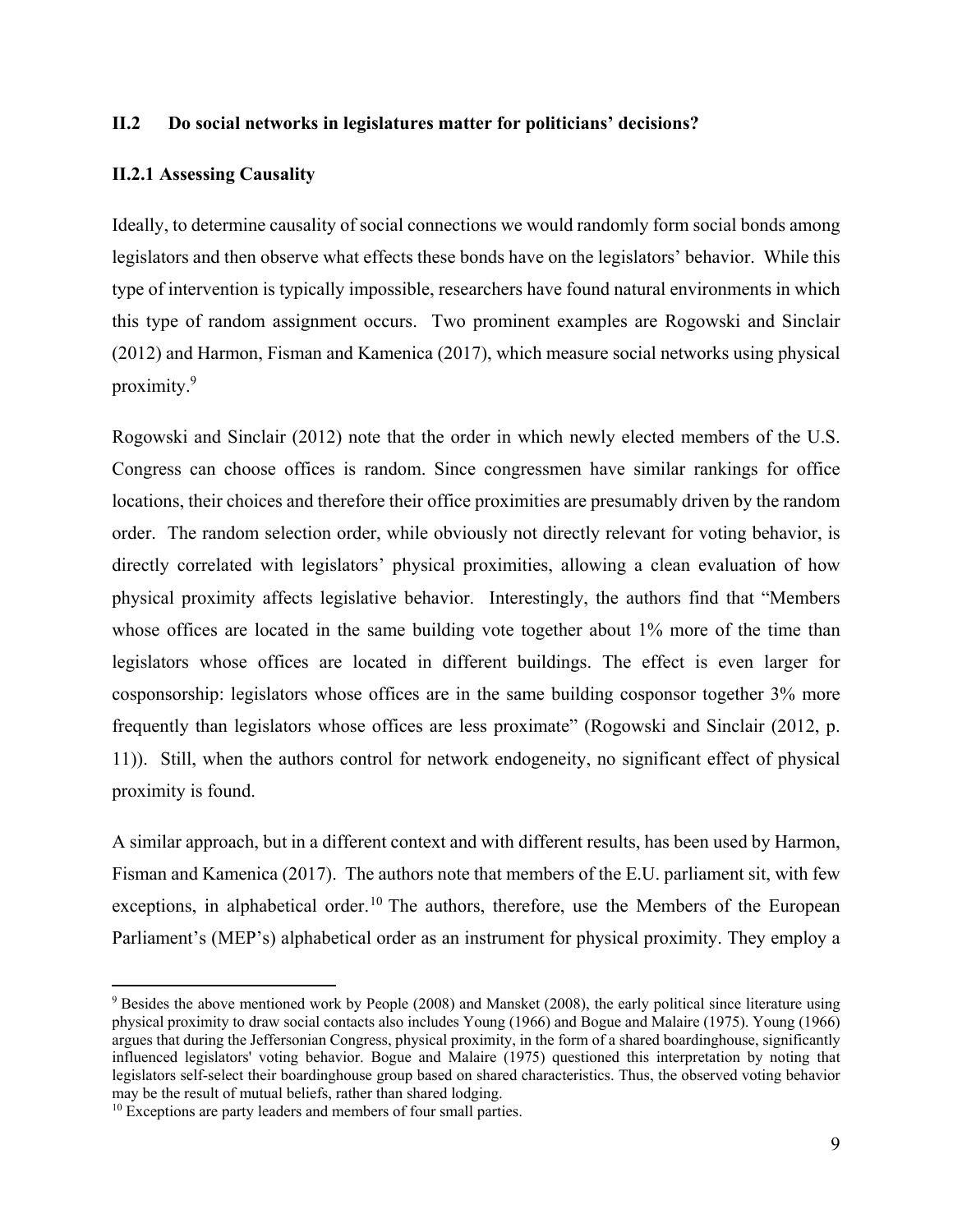dyadic regression model where MEPs' probability to agree (or disagree) on a vote depends on their similarity in a variety of characteristics (party, gender, experience, etc.), including seat proximity. Their results suggest the existence of peer effects (as measured by the effect of sitting close at random), which are stronger among women, politicians from the same country and in close votes. Since MEPs vote in different venues (Brussels and Strasbourg) which have different seating configurations, the authors also have the ability to study whether peer effects are persistent over time. The results show that MEPs who have sat together in the past are less likely to disagree on a given vote even when they are not seated adjacently at the time of the vote. Using the full randomization of the seating arrangement in the Parliament of the Republic of Iceland, Saia (2018) provides further evidence that seat proximity of politicians makes their voting behaviour closer, even if they belong to different parties.

A drawback of the approaches exploiting random physical proximity is that they have limited applicability because most seating assignments in legislatures are not random and, more, generally, it is difficult to find true natural experiments. For example, an analysis as in Harmon et al. (2017) would not be possible for the U.S. Congress, where sitting assignments are not exogenous.<sup>11</sup> Two other approaches with wider applicability have been suggested. The first was mentioned before and it is based on the use of alumni networks, both as a measure of social connections per se, and as an "instrument" to control for the endogeneity of cosponsorship networks. The other is structural: directly modeling network formation and its endogeneity.<sup>12</sup>

**Alumni networks.** Alumni networks are appealing because they provide a way to draw social links between legislators that are not contemporaneous to the legislative activity and therefore are not codetermined. As mentioned above, alumni networks have been used by Cohen and Malloy (2014) as a measure of social networks among of U.S. Senators. They show that the fraction of Senators in one's alumni network that vote in favor of a given bill is strongly related to a Senator's

<sup>&</sup>lt;sup>11</sup> From the House Clerk's website (http://clerk.house.gov/member\_info/memberfaq.aspx), we read: "Assigned seating for Members was abolished during the 63rd Congress, in 1913. Today, Members may sit where they please. Generally, Democrats occupy the east side of the Chamber to the right of the Speaker of the House, and Republicans sit across the aisle on the Speaker's left. The tables on either side of the aisle are reserved for party leaders and for committee leaders during debate on bills their committees bring to the House Floor."<br><sup>12</sup> Observe that the reflection problem, which is an important issue in the estimation of peer effects, does not apply

when network data are available. The intransitive relationships that are embedded in network topologies create nonlinearities that break the reflection problem (see e.g., Bramoullè et al. 2009, Calvò et al 2009).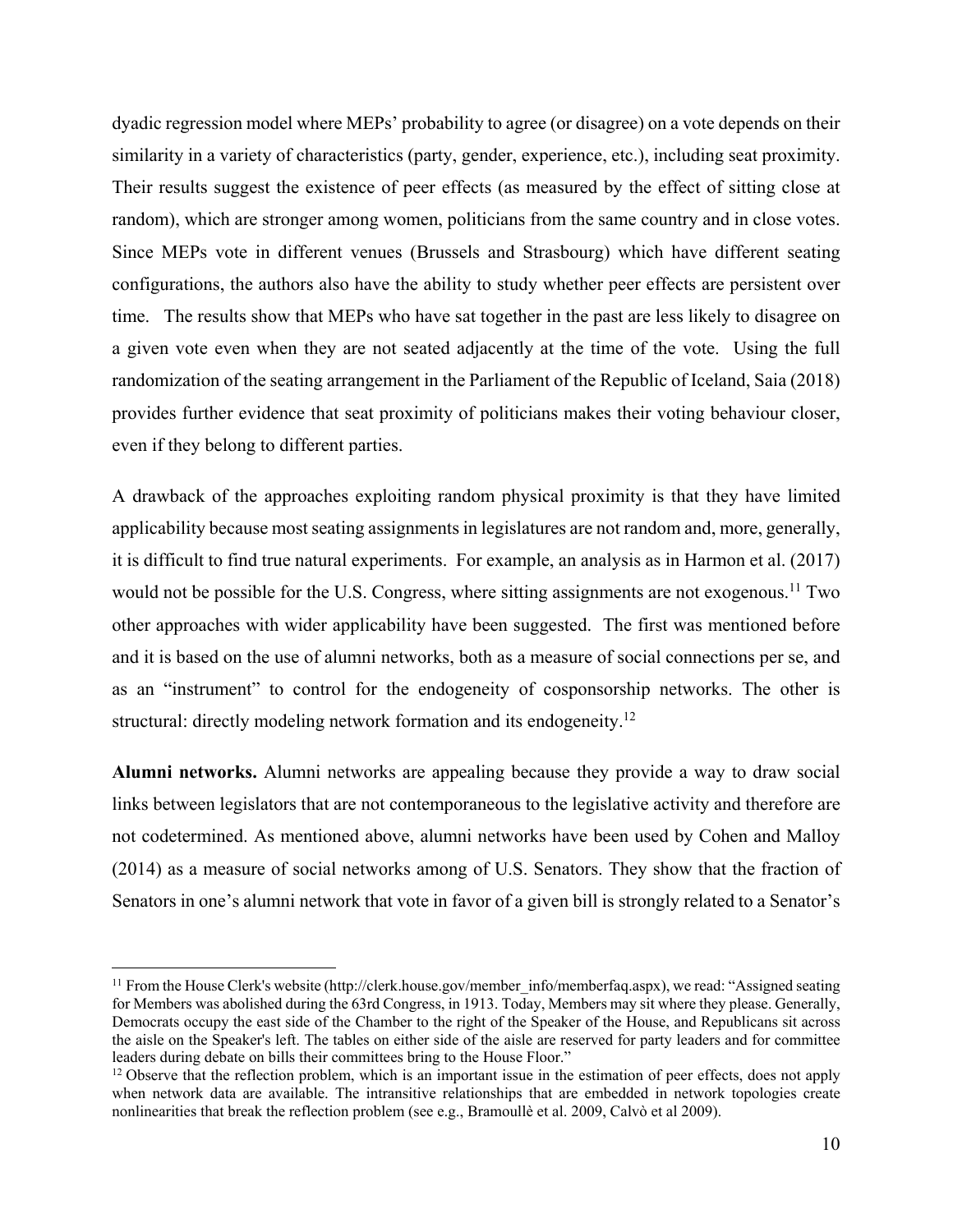own likelihood of voting in favor of that bill, even after controlling for other well-known predictors of voting behavior.

Although it is certainly true that the alumni network is by construction extraneous to the political process, a causal interpretation of these results should be considered with caution. In fact, it may be the case that some educational institutions attract students with similar characteristics; or that the type of education provided by some institutions is pivotal in forming successful politicians or politicians of a given ideology. As a result, the observed correlation between alumni network membership and similarity of behavior could simply reflect unobserved school quality or characteristics.

This problem can be tackled by moving from a small legislative body such as the U.S. Senate to a larger body such as the U.S. House of Representatives. Having a larger sample size, alumni networks from the same school can be divided into cohorts of a certain timeframe. It is then possible to exploit variations in network ties among alumni of the same school who belong to different cohorts.<sup>13</sup>

Battaglini, Sciabolazza and Patacchini (2018) propose a different use for the alumni networks. They study the extent to which social connections influence the legislative effectiveness of members of the U.S. Congress by proposing a new model of legislative effectiveness that formalizes the role of social connections. In the empirical test of their theory, they control for possible unobserved factors driving both network selection and outcomes by implementing a twostep procedure à la Heckman. A selection correction term derived from the network formation model is added into the model used to estimate the relationship between outcomes and social network effects. The presence of a connection in the alumni networks is employed as an exclusion restriction of the Heckman model. The identifying assumption is that attendance at a given school may predict who is in contact with whom in Congress, but it is not directly related to the politicians' legislative activity. In testing the model predictions with data for the 109th-113th Congresses, they provide new insights into how social connectedness interacts with factors such as seniority, partisanship and legislative leadership in determining legislators' effectiveness. Looking at the role of political parties in the U.S. Congress, they find that connections with those

<sup>&</sup>lt;sup>13</sup> We discuss this paper in the next section.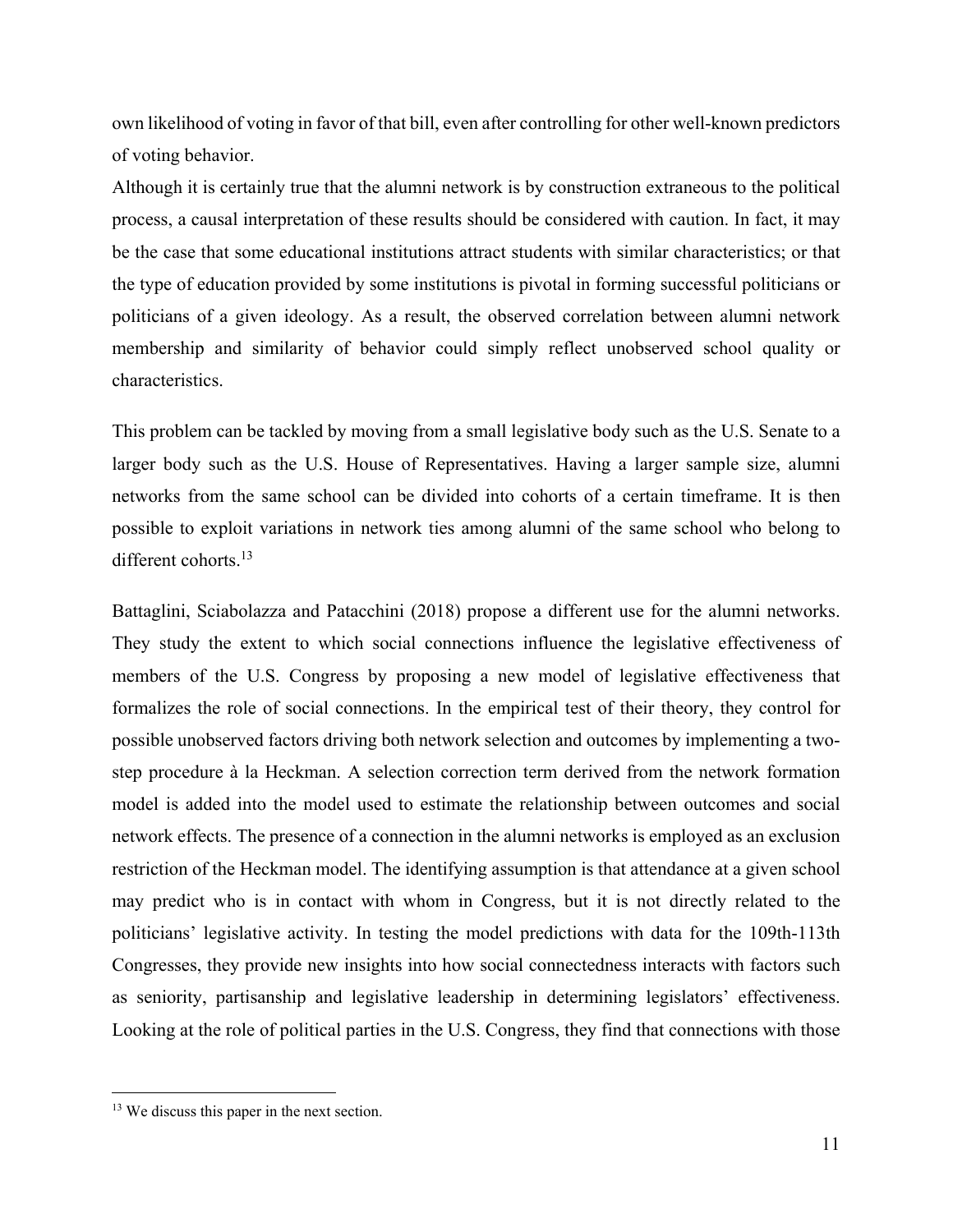outside one's own party are as important as connections within one's own party, supporting the hypothesis that more effective legislators are those able to find a diverse support of cosponsors (Kirkland, 2011). Their results also show that network effects increase in importance as the bill moves from the initial stage to the final vote on the Floor.

**Structural approaches.** A way to deal with network endogeneity is to model it directly and estimate a structural model that accounts for it. In doing so there are two complications. On one end, some theoretical models lead to sharp characterization of the equilibrium network: this is, however, obtained at the expense of making very strong assumptions and predictions that would be hardly supported by evidence. On the other end, certain models allow for more realistic assumptions but suffer from problems of multiplicity of equilibria: this is ill-suited for sharp identification of the underlying parameters. A structural analysis of network formation needs to strike a balance between these two problems.

Canen et al (2017) provide a structural estimation of a model of network formation first proposed by Cabrales et al. (2011). In this model each legislator chooses how much socializing to do but does not choose who to socialize with. The higher the "socialization level" chosen by a legislator the more likely the legislator is to form a social link with others. Links, however, are random and distinguish only between members of the same party. Socialization and legislative effort are complements and contribute to the probability of legislators' reelection. Using this model, the authors obtain predictions that link legislators' level of socialization to their legislative effort. They are able to structurally estimate this by using a proxy of the level of socialization and a proxy for legislative effort. As a proxy for a legislator's level of socialization, the authors use the log of the number of bills that the legislator has cosponsored. As a proxy for the level of legislative effort, the authors use an index based on roll call votes and the number of speeches in Congress. The authors conclude that partisanship is a significant driver of socializing in Congress, but their model suggests that social interactions are less polarized than what solely analyzing roll call evidence would suggest. While this paper makes a novel contribution to the analysis of social networks in Congress, the assumption that social links are random and non-targeted defies the popular notion that legislators strategically socialize to maximize their effectiveness and appears to oversimplify the structure of social connections. The authors manage to estimate the entire social network in Congress, using as the main inputs only the aggregate number of cosponsorships per legislator to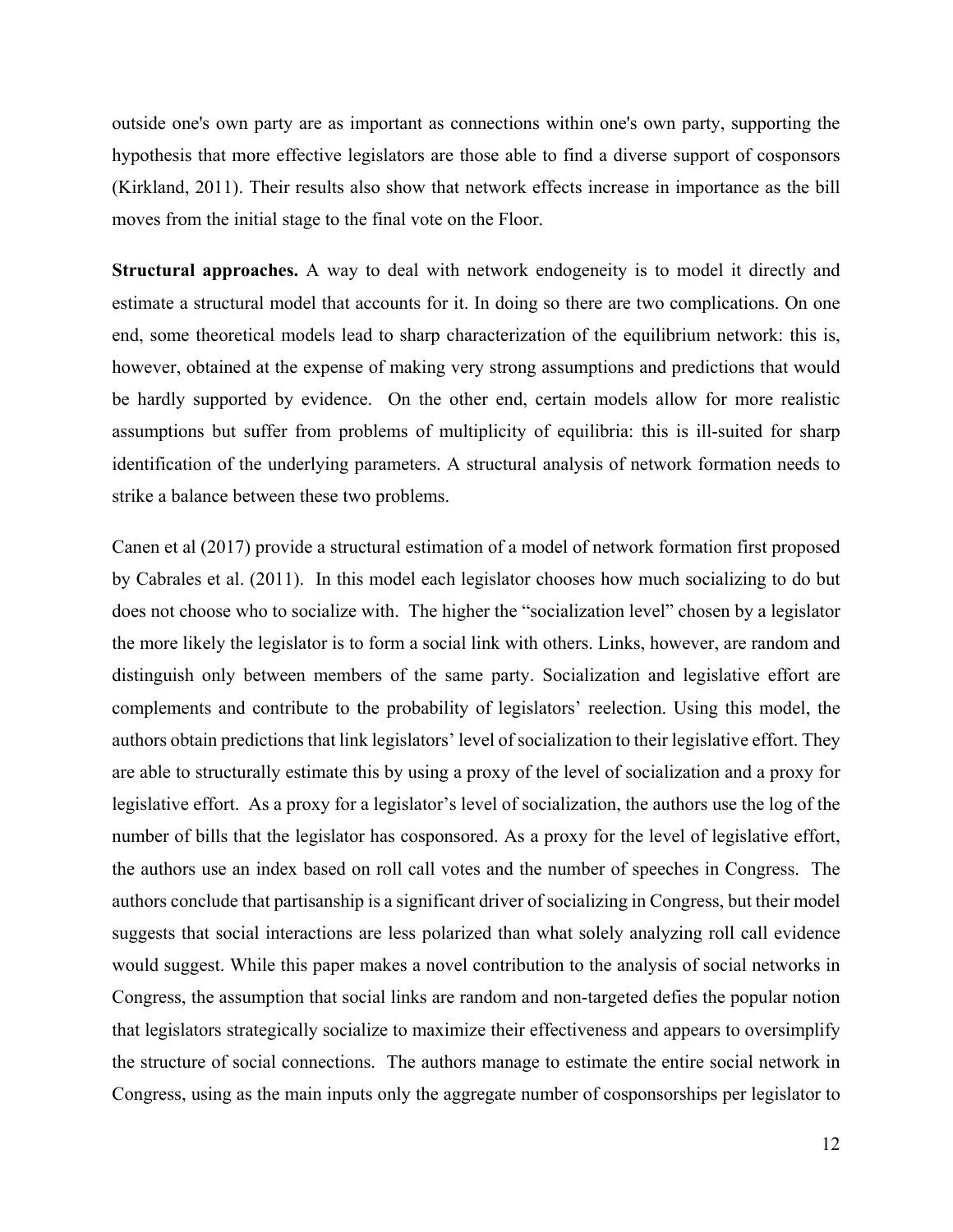measure socialization, and only roll call votes and speeches to measure legislative effort. To fully harness the power of structural analysis, it seems necessary to use more granular information on the relationships between individual legislators.

Battaglini, Patacchini and Rainone (2018) provide a different attempt to estimate the social network in Congress. This paper makes two contributions: first it proposes a new model of network formation that gives, under assumptions that can be empirically tested, a unique equilibrium network; second, it estimates this network using a novel Bayesian methodology that is well suited for environments with large and complex networks. The model underlying this analysis has two stages: in the first stage, legislators choose to invest in their individual links to other legislators; in the second stage, legislators choose legislative effort given the network chosen in the first stage. The legislators aim at maximizing their effectiveness, which depends on both their legislative effort, their connections, and the effectiveness of the legislators to which they are connected. While the game is simple, the analysis is complicated by the fact that each action generates very complicated indirect effects on the other players. These complications are not dissimilar to the complications we have when studying a general equilibrium in an exchange economy: where a change in an agent's demand has an obvious direct effect on an agent's utility and an indirect effect on equilibrium prices. The solution in general equilibrium analysis is to assume that agents are "price takers": agents solve their optimization programs by taking prices as given; prices, however, must clear the market in equilibrium. Such analysis is motivated by the fact that, in many exchange economies, each agent only has a marginal impact on equilibrium prices, thus allowing researchers to ignore the indirect effects. Battaglini et al. (2018) use a similar approach by introducing the concept of a *Network Competitive Equilibrium.* As in a competitive equilibrium, legislators are "price takers" with respect to the effectiveness of other legislators. The legislators' levels of effectiveness, however, must satisfy equilibrium conditions and be consistent with an individual legislator's optimizing behavior. The authors show that this equilibrium can be characterized as a system of equations with a unique solution. While the system is typically very large (over 400 equations, one per legislator) for the U.S. Congress, it is sufficiently manageable to be estimated using large scale Bayesian methods typically used in evolutionary biology and genetics. Using simulations based on theoretical and real-world networks, Battaglini et al. (2018) show that this approach allows researchers to recover complex networks with surprising precision. They then use the approach to estimate the social network underlying the 109th-113th U.S. Congresses. Their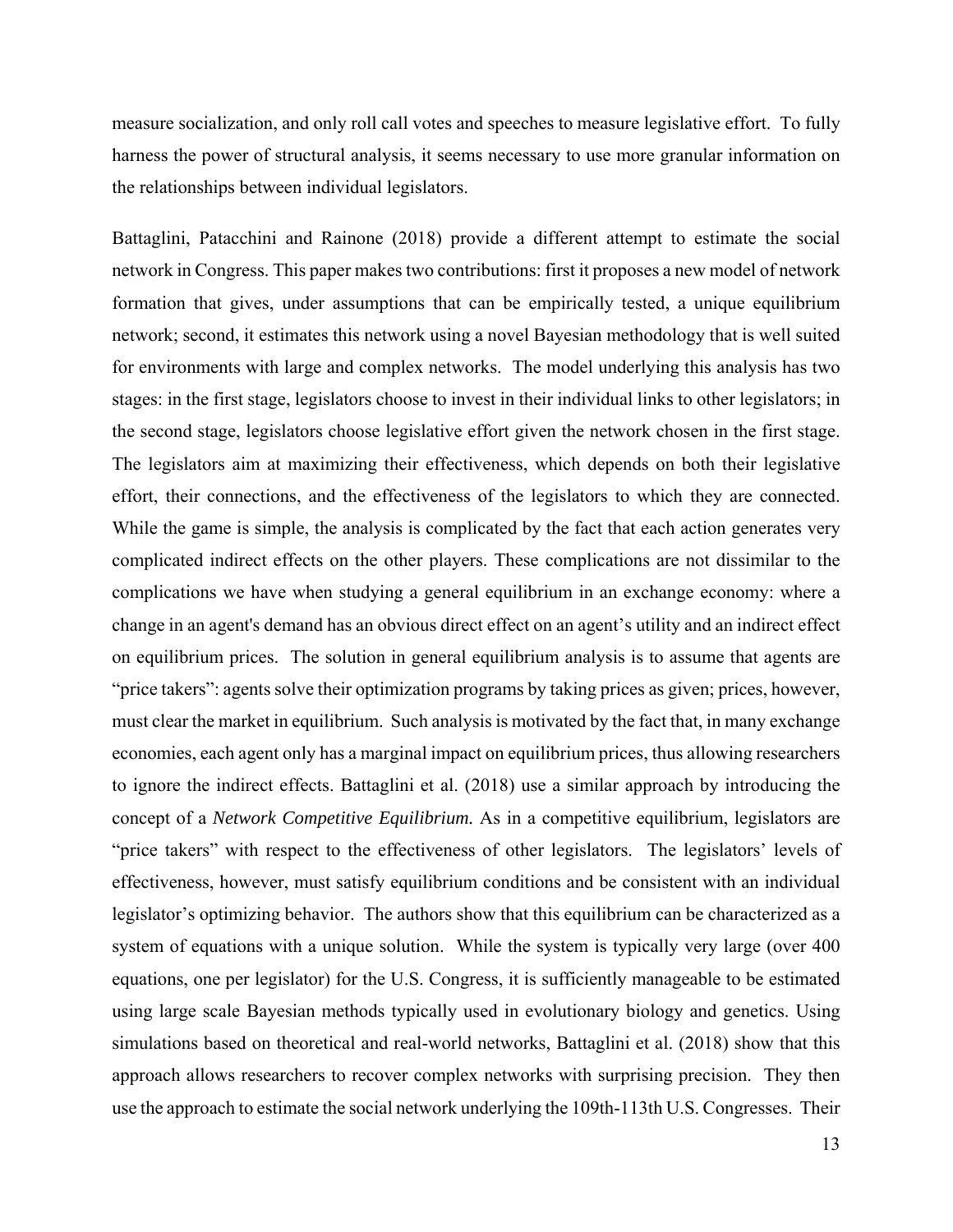estimates give a significantly positive approximation for the social spillover and shows that the social structure cannot be reduced to a simple linear structure as in standard models. Furthermore, their research provides an insight into the relationship between social connectedness and individual characteristics.

# **II.2.2 Observability**

The discussion of the structural models from the previous section suggests an additional question: Is it possible to estimate the social network in a legislature without any theoretical structure, just letting the data speak? Political scientists have dedicated considerable resources to gather data on politicians' behavior over time and in constructing time series of indexes by combining the available information. Examples include the NOMINATE score developed by Keith Poole and Horward Rosenthal and the Legislative Effectiveness Score (LES) developed by Craig Volden and Alan Wiseman.<sup>14</sup> Suppose we observe a time series of the legislators' effectiveness. These "outcomes" give us information regarding how a legislator's effectiveness is correlated with other members. Thus, we pose the following question: can we use these "outcomes" to reconstruct the legislators' social connections? The complication in answering such a question is that a social network with *N* legislators is typically described as an *NxN* matrix. An unknown structure of interactions would thus require inferring *NxN* parameters.

Battaglini, Crawford, Patacchini and Peng (2018) propose a Graphical LASSO estimator to recover the parameters of a network model of peer effects where a politician's legislative success depends on both the effectiveness of the legislators in her/his social circle and on standard determinants of legislative effectiveness. The methodology postulates the existence of a latent network among politicians and recovers its structure from the observations of the behavior of the politicians (here legislative effectiveness) over time. Importantly, they provide conditions for which the parameters of the social interaction model are consistently estimated when using the recovered network.

<sup>&</sup>lt;sup>14</sup> Realtime data on politicians' ideology (NOMINATE score and related variations) are available at http://voteview.com (Lewis et al. (2017)). Data contains information on each politician from the 1st U.S. Congress through the present. Data on politicians' legislative activity (LES) are available at http://www.thelawmakers.org/ (Volden and Wiseman (2014)). Data contains information for each member of the U.S. House of Representatives from the 93rd Congress through the present.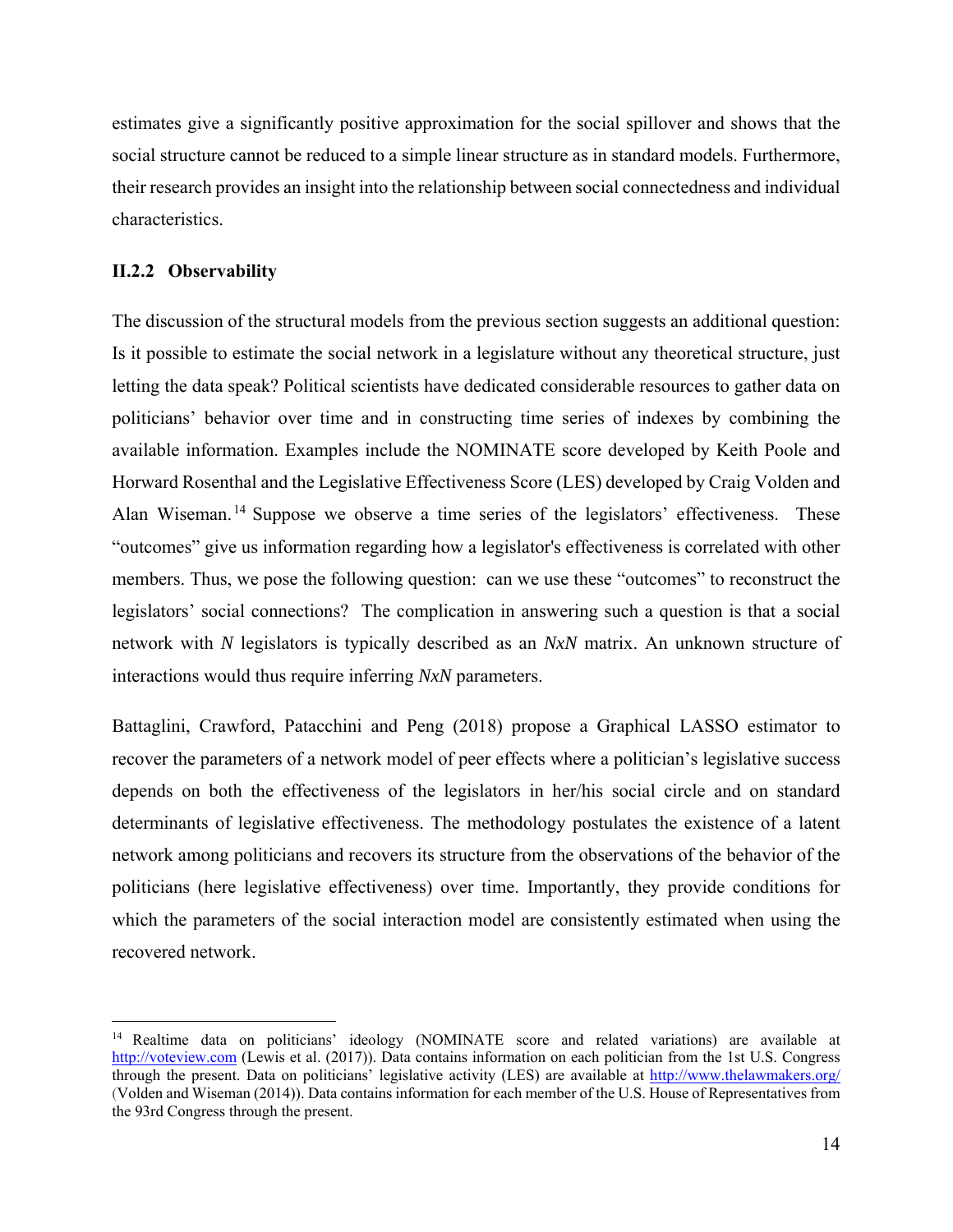The only other methodology that is suited for the task of estimating network influences from unknown network structures using outcome data is proposed by De Paula et al.  $(2018)$ <sup>15</sup> While the Battaglini et al. (2018) approach is based on parametric assumptions (in particular, normality of the error terms), De Paula et al. (2018) does not require such an assumption, but it does require observing outcomes for a number of time periods that is very large (compared to the number of units): an assumption that requires the latent network remains stable over many time periods. This is a strong assumption for applications in the political arena where political networks change rapidly over time.<sup>16</sup>

### **III Policy Makers and the Rest of Society**

Politicians' social connections are important not only for explaining the internal working structure of Congress (and legislative bodies in general), but also in understanding how Congress (and more generally policy makers) interacts with the rest of society. In this section we discuss the literature that has studied the importance of social networks in the interaction between policy makers and the rest of society. We focus on three aspects of this question: lobbying, family caste and ethnic networks, and public activism.<sup>17</sup>

## **III.1 Lobbying**

If interpersonal relations play a role in legislators' behavior, then we should also expect them to play a role in how interest groups allocate resources among legislators. Battaglini and Patacchini (2018) provide a theoretical framework to think about how social networks in Congress affect lobbying activities. They consider a model with two or more competing lobbyists attempting to influence a vote outcome. In the spirit of the vote buying literature, the lobbyists make monetary promises that are contingent on the way legislators vote.18 The departure with respect to the previous literature is the assumption that legislators have a bias toward voting as members of their

<sup>&</sup>lt;sup>15</sup> A different network reconstruction procedure is proposed by Breza et al. (2018). Instead of being based on outcomes, this network elicitation procedure uses aggregated relational data, that is responses to survey questions asking an agent to report, for instance, the number of social connections.

<sup>&</sup>lt;sup>16</sup> They employ their method to study tax competitions across U.S. states.

<sup>&</sup>lt;sup>17</sup> Another literature in behavioral political economy convincingly documents that individuals'social interactions influence voting and political participation (see, in particular, DellaVigna et al. (2016), and Perez-Truglia and Cruces (2017)). This literature is recent and still relatively small.

<sup>&</sup>lt;sup>18</sup> For the vote-buying literature, see Groseclose and Snyder (1996), Banks (2000), Dekel et al. (2009).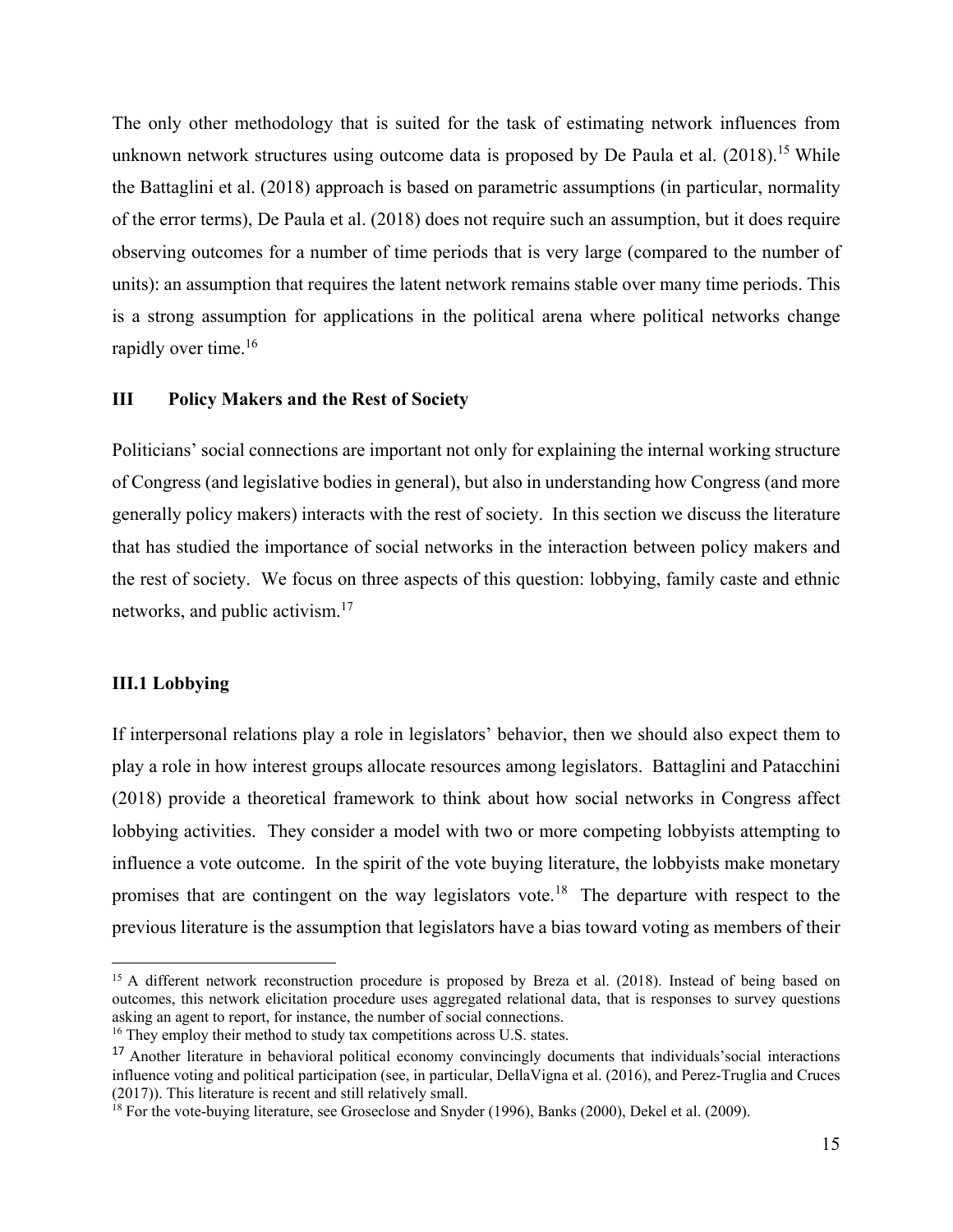social circle.<sup>19</sup> Because of this, some legislators who are more "central" in the social network are more important: by buying their vote, lobbyists can influence a larger number of legislators. In general, the allocation of the interest groups' money is generally a complex function of the voting rule, the legislators' preferences for the policy, and the topology of the social network. The authors, however, show that when legislators are office motivated or when the number of legislators is large, the relationship between network topology and allocation of resources is simple: the interest groups allocate their resources in a way that is proportional to the Katz-Bonacich measure of centrality, a well-known concept of centrality in network theory.20 The authors find support for this prediction using the alumni network, as described in the previous sections.

The role of social networks in lobbying is also the topic of Blanes i Vidal et al. (2012) and Bertrand, Bombardini and Trebbi (2014). Blanes i Vidal et al. (2012) show that ex-staffers, who make up 34% of total revenue of lobbyists, had differing compensations depending on their connections within Congress. Former House and Senate staffers tend to have higher revenues than other lobbyists. Among former staffers, those who worked for members of the Finance and Ways and Means Committees (arguably the most important committees in the Senate and House, respectively), received a premium. Perhaps more interestingly, lobbyists connected to U.S. Senators suffer an average 24 percent drop in generated revenues when their previous employer left the Senate. The drop, moreover, is proportional to the political power of the exiting politician. These findings suggest that lobbyists who serve in the government as staffers form political capital that makes them valuable to interest groups. This point is confirmed by Bertrand et al. (2014), who look at whether lobbyists' comparative advantage lies in "what they know" or in "who the know." The authors measure lobbyist connections by using the contributions that lobbyists make to congressional election campaigns and then show that when the legislators they are connected to through previous campaign donations switch committees, they switch issues accordingly. These works suggest that understanding lobbying implies understanding the complex nexus of social connections between fellow legislators and between legislators and lobbyists.

 $<sup>19</sup>$  Specifically, the assumption is that legislators' utility increases with the number of other legislators in their social</sup> network who vote as they do.

 $20$  See, for example, Zenou (2016) for a discussion.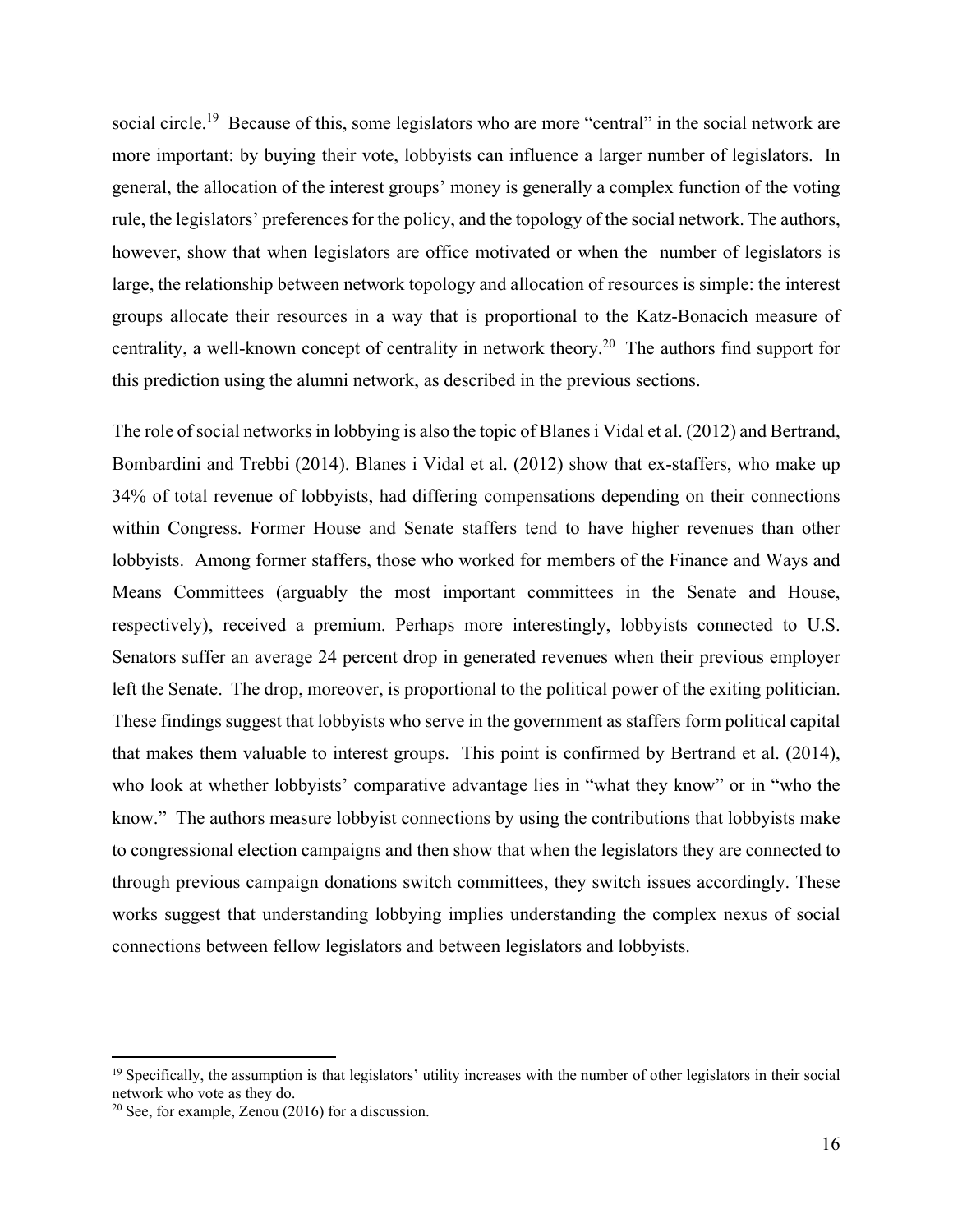#### **III.2 Family, Caste and Ethnic Networks**

The discussion in the previous sections reveals how difficult and challenging it is to measure the exact topology of politicians' social connections. Exploiting the idea that ethnicity and religion are important dimensions along which social bonds form, some studies have used proximity along these dimensions to measure social networks and study their effect on policy making. This literature focuses on developing countries where bonds along those dimensions are stronger.

By exploiting the random system of reserving local council seats for caste groups introduced in India by the 73rd Amendment in 1991, Munshi and Rosenzweig (2013) document that representatives with extended caste networks (as measured by belonging to the most numerous eligible sub-caste in each ward) are associated with providing higher provision of public goods and having better competencies than representatives elected without caste discipline. Given the short-term nature of the mandate, the system does not allow citizens to hold politicians accountable for their actions through re-election. The caste system helps solve this agency issue that arises when politicians are tempted to deviate from the wishes of their constituents because the representatives are held accountable by their caste. The elected representatives, however, are only answerable to their own social group whose preferences may differ from that of the median individual of the constituency. Still using the 73<sup>rd</sup> Amendment in India but focusing on the mandated caste-based reservation for the Pradhan position (or head of the local government), Besley et al. (2004) examine how proximity to the leader in both group identity and location matter in the distribution of different forms of public goods. The study shows that caste networks seem to help for targeted household public goods but they do not matter in receiving village level public goods. <sup>21</sup> Those types of interventions are instead primarily targeted towards the village where the leader resides, thus making physical proximity with the leader, rather than a shared group identity, the important determinant.

The mechanism through which caste networks affect politicians' decision making is difficult to pin down. Evidence in favor of the presence of ethnic favoritism is found by Burgess et al. (2015) using data from the Kenyan national government. They document that, across the 1963–2011

<sup>&</sup>lt;sup>21</sup> Household public goods include the construction of the household's house, toilet, the provision of private water or electricity connection, whereas village public goods include construction or improvement activity on roads, drains, streetlights and water sources.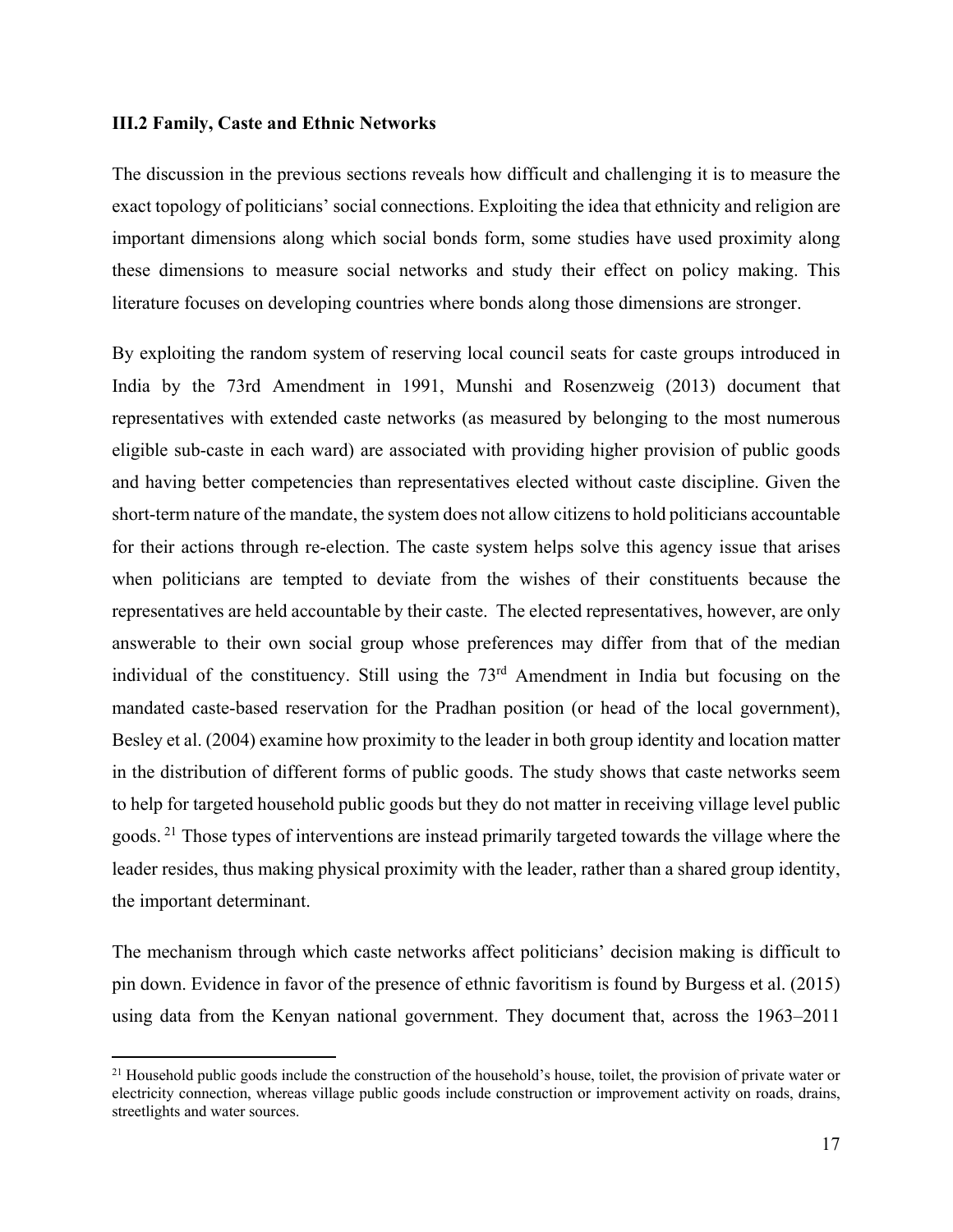period, Kenyan districts where more than 50 percent of the population is coethnic to the president in a given year receive twice as much expenditure on roads and almost five times the length of paved roads built relative to what would be predicted by their population shares. The political regime, however, is an important determinant of ethnic favoritism. Ethnic favoritism disappears during periods of democracy, suggesting that democracy limits the ability of the president to favor coethnicities.

As strong as castes and ethnic ties may be, their effect is limited by the fact that they involve only indirect and often impersonal relationships. It is natural to expect family ties to play an even more salient role due to the presumable strength and personal nature of these type of relationships. Mapping politicians' family networks is, however, as difficult as mapping their social networks. Very recently, some studies have engaged the challenge by exploiting special contexts. Naidu, Robinson and Young (2016) use genealogical data in Haiti to provide suggestive evidence that families with higher network centrality (as measured by Bonacich centrality), are more likely to support a coup. They construct family networks by building ties between families through intermarriages. Cruz, Labonne and Querubin (2017) apply a similar network construction procedure on data covering 20 million individuals in more than 15,000 villages in the Philippines. Their findings reveal that a politician's family network is a strong predictor of candidacy and electoral success, and they are in line with the idea that politicians from families that are more central (as measured by eigenvector centrality) have a greater ability to buy votes. Using biographical information of Members of the U.S. Congress from 1789 to 1996, Dal Bò et al. (2009) show that legislators who hold power for longer become more likely to have relatives entering Congress in the future. This pioneering study stimulated a strand of recent literature looking at the existence and consequences of political dynasties in different countries (see, in particular, Braganca et al. 2015, Querubin 2016). Using a novel dataset on heads of states and their background characteristics for about 200 countries, Besley and Reynal-Querol 2015 show a positive correlation between a country's growth rate and having a hereditary leader in office. The association, however, holds only if executive constraints are weak, as measured by how leaders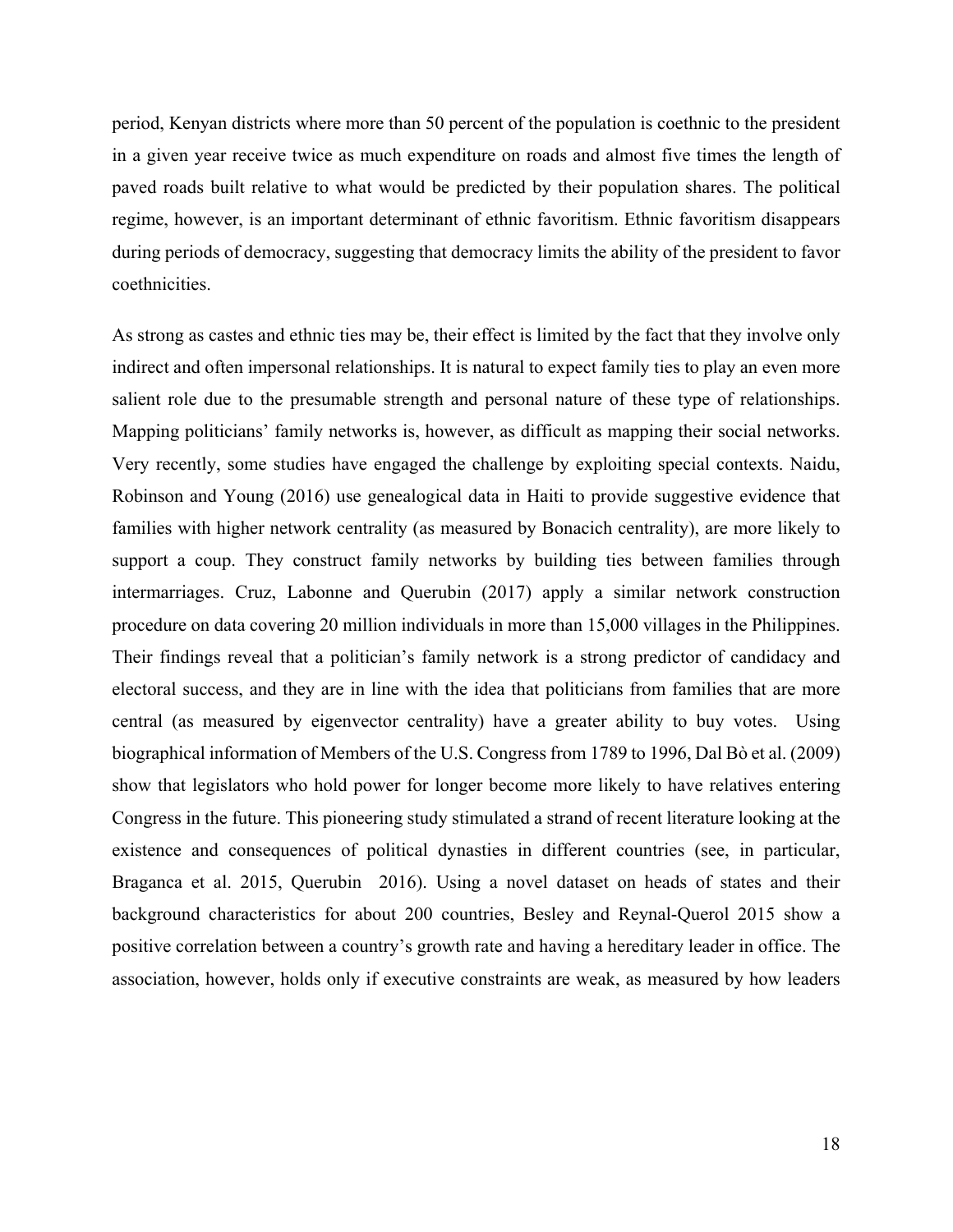are bound by institutional constraints on a scale between 1 and 7, from the Polity IV database provided by the Center for Systemic Peace (CSP). <sup>22</sup>

Gagliarducci and Manacorda (2016) examine the potential monetary gain corresponding to having a politician as a family member using data for Italy from 1985 to 2011. They exploit the fact that in Italy the taxpayer identification number contains the first three consonants of one's last name and an identifier for the municipality of birth. They define "families" as groups of individuals sharing the same first three consonants in the tax code and born in the same municipality. Although the procedure is not free from measurement error, the fact that in Italy last names are geographically concentrated, the number of geographical divisions is high and the geographical mobility is low allows them to identify families with a reasonable degree of precision. Using data on the employment history of around 1 million private sector employees randomly sampled from social security records, their results show that the return on having a politician in the family is large—an increase in private sector earnings of about 3.5 percent relative to a baseline level. The effect increases as the resources available to the administration where the politician serves increases, in line with rent-seeking behavior. A similar analysis is performed by Fafchamps and Labonne (2017) using the main data and network construction adopted in Cruz, Labonne and Querubin (2017). Their analysis reveals that, in the Philippines, the effect is particularly noticeable at the top of the occupational distribution: individuals connected to currently serving local officials are associated with about a 20% increasein the mean probability of being a manager. Their investigation of the pathway for this effect suggests that office holders do so because they trust their relatives more, and can possibly supervise and monitor them more easily. Querubin (2011) finds that, in the Philippines, introducing a term limit does not reduce the persistency of political dynasties. Folke et al. (2017) reveal that being a child with a parent elected as mayor of a Swedish city is associated with an increase in yearly earnings of about 10 percent (of the average earnings). Their analysis of mechanisms behind this, however, does not suggest the presence of rent-seeking behavior associated with a higher probability to get a public sector job; or that the children "inherit"

 $22$  The Polity IV Project collects authority characteristics of all states with a total population of 500,000 or more in the most recent year, see http://www.systemicpeace.org/polityproject.html.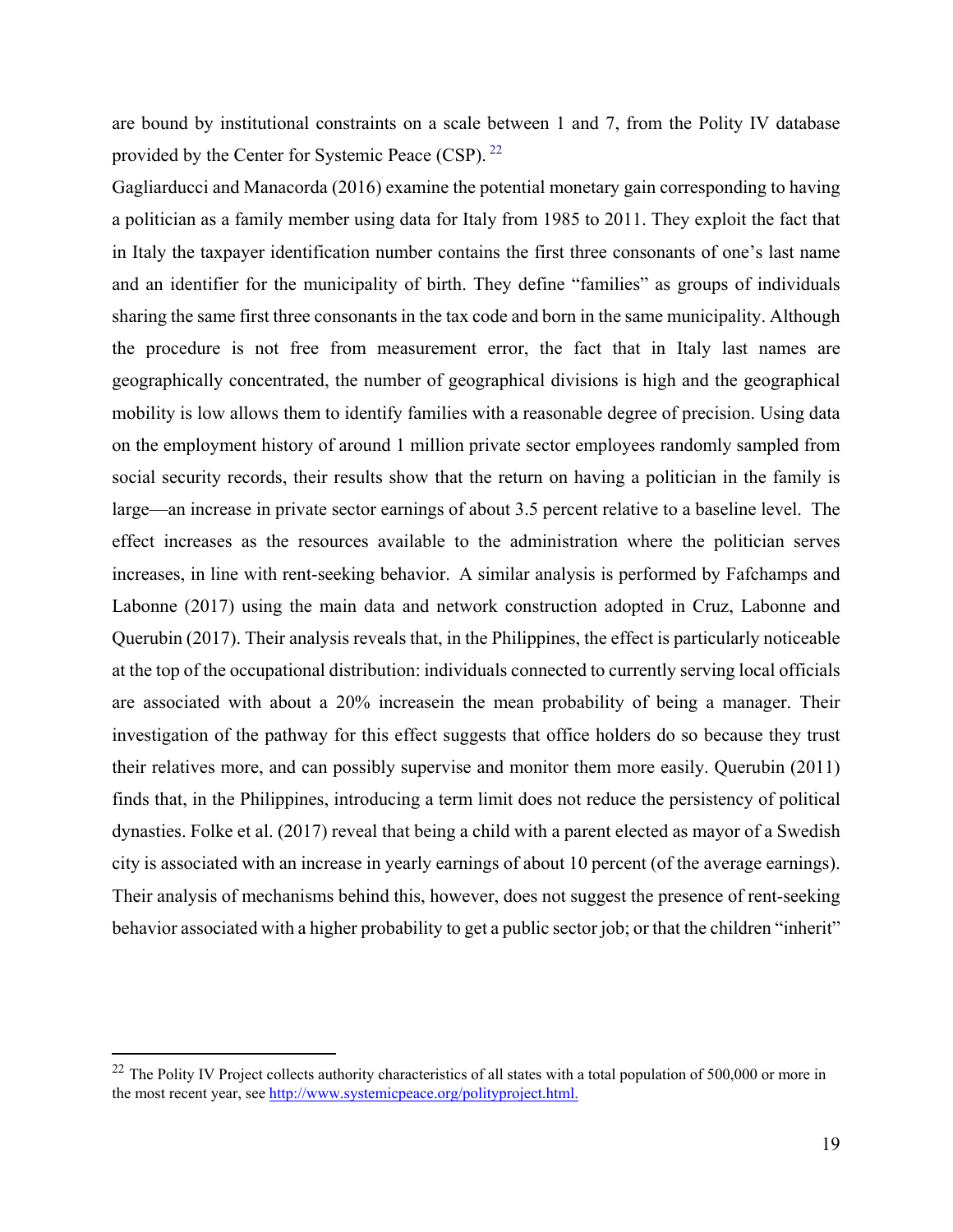their parents' pre-mayoral job. The authors suggest that the boost in income is likely to be diven by the fact that children of newly elected majors are less likely to pursue higher education.<sup>23</sup>

# **III.3 Social Media and Public Opinion**

It has been long argued that social media makes grass roots politics easier and more effective. Besides studying this proposition, recent work has also investigated the reverse statement: that social media provides new tools for governments to manipulate public opinion. In the next two sections we discuss these two lines of research.

# **III.3.1 Social Media and Public Activism**

An early work emphasizing the importance of communication among citizens for the success of protests or revolutions is Chwe (2000) who studied a coordination game in which the benefit of activism increases with participation. In his model, agents have incomplete information, knowing only whether their neighbors in a network participate in the protest. The author emphasizes the importance of social links to guarantee coordination. Focusing on the case in which agents are pessimistic regarding the agents for whom they have no direct information, the author shows conditions under which strongly linked networks with larger cliques are better for coordination and thus make activism easier. The model, however, abstracts from what makes activism effective because it assumes that its success is an exogenous function of participation and it does not analyze how expectations about other agents are formed in general environments.

More recent work has extended these insights in two ways. First, maintaining the assumption that the success of activism is an exogenous function of participation, thus focusing on the determinants of participation. Second, by making the policy maker's reaction to activism endogenous, characterizing in what conditions grass roots activism has sufficient informative value to affect policy. This is important because a systematic positive effect of social media on activism can be found when the effectiveness of activism is endogenous.

 $23$  A related literature looks at the value of political connections for firms and banks. In this literature, a company is defined as politically connected if at least one employee (a top officer for most papers) has, had or will have a highlevel government position (or is closely related to a top politician). For brevity, we do not survey this literature here (see Fisman (2001), Fisman and Wang (2015), Faccio (2006), Cingano and Pinotti (2013), Klor, Saiegh and Satyanath (2016)).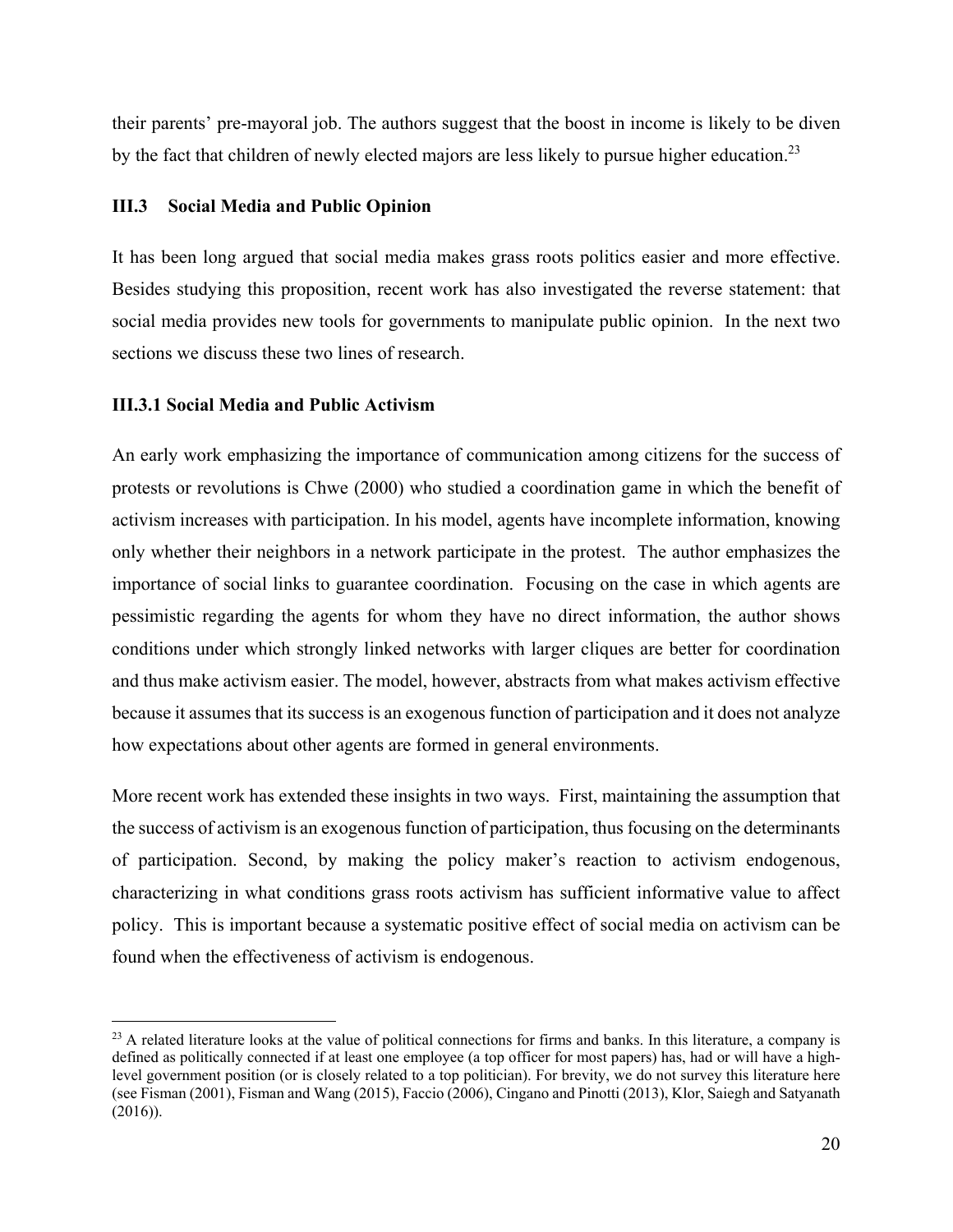With respect to the first group of work, Shadmehr and Bernhard (2011) consider a model in which citizens are uncertain about the benefit received from a successful revolt, an event that, as in Chwe (2000), is triggered when the number of protesters passes an exogenous threshold. They show that the availability of more information or more correlated signals may increase or decrease the probability of a revolt, depending on the primitives. On the one hand, correlated or more precise signals aid coordination which makes activism easier. On the other hand, with imperfect information on the state of nature, we may have equilibria in which activism occurs even when it would not have occurred with complete information (essentially with agents being active and hoping for good signals from others).

Little (2016) distinguishes between two coordination problems that must be solved for successful activism: what the author calls a "political coordination problem," that is whether a sufficiently large number of citizens participate; and a "tactical coordination problem," that is whether activists coordinate on the same strategy (where, when, and how to protest). The author argues that social media help citizens solve the tactical coordination problem but may exacerbate the political coordination problem. Better information may reveal that a regime is unpopular, just as it can reveal that a regime is popular, thus having an ambiguous effect on participation. Tactical Coordination is unambiguously improved.

A different but complementary angle on how social media may affect public protests is provided by Jackson and Barbera (2018). They assume there is uncertainty about the potential number of protesters: the key strategic evaluation for a citizen is therefore the number of other protesters who are "out there." The authors assume that a citizen can observe some other citizens' preferences and study how this piece of information affects activism when there is homophily, that is when people are biased to meeting people with the same preferences. The authors show that by reducing the informational content of the observed signal, homophily makes protesting easier when coordination is a key factor, but, by reducing the informational content of the signal when it is important to acquire information, it makes protesting harder.

Overall, this literature, in which the policy maker's reaction function is exogenous, presents ambiguous results on the relationship between social media and activism, characterizing conditions in which the effect may be positive or negative. A systematic positive effect of social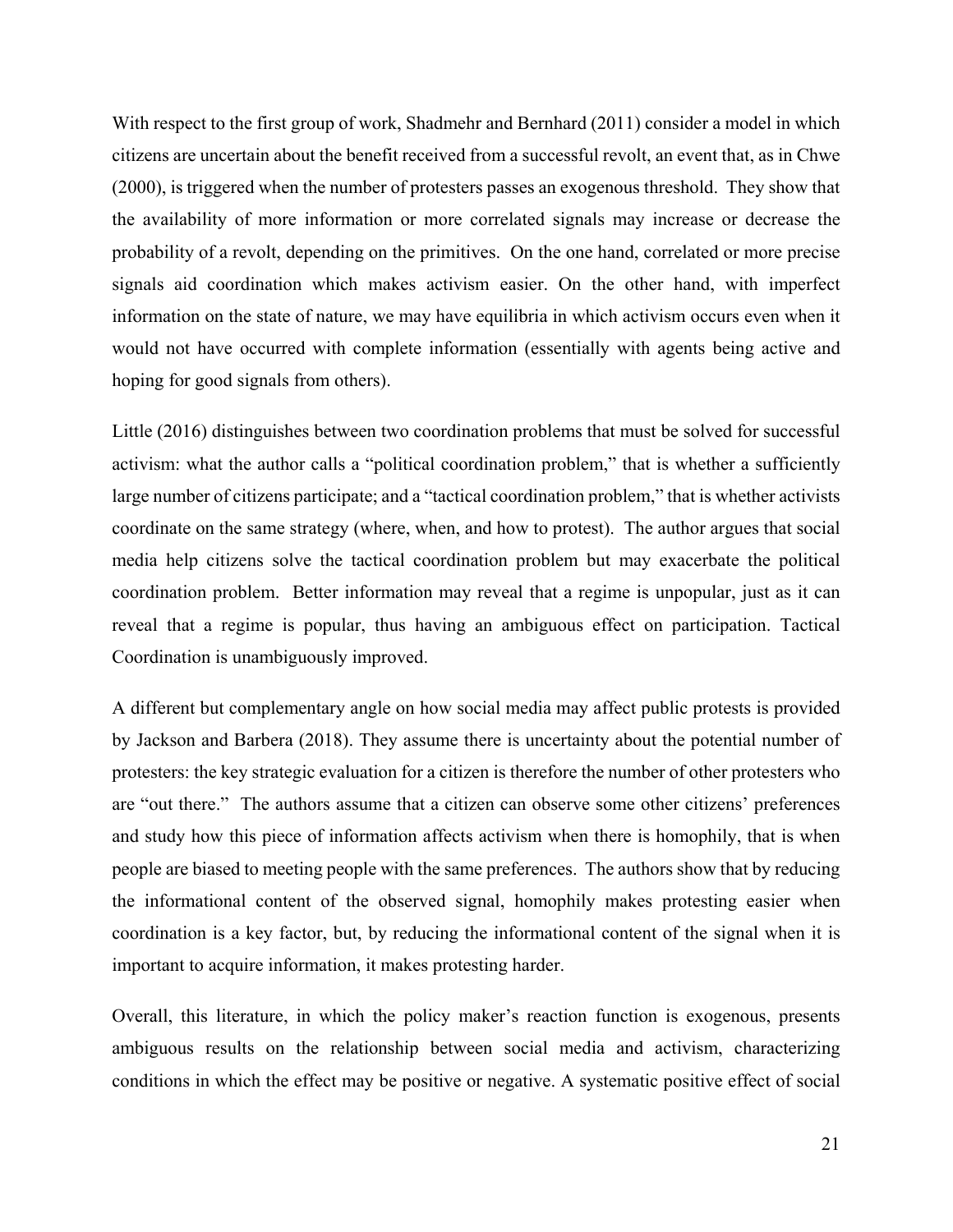media on protests is found when the effect of protests on policies is endogenized, as in Battaglini and Benabou (2003) and Battaglini (2017).<sup>24</sup> Battaglini (2017) considers a model in which some policy makers choose a policy without knowledge of a relevant state variable. As in Condorcet (1785), valuable information is dispersed among citizens, who can individually attempt to signal their private information to the policy-maker through their participation in petitions and protests. The author shows that, even in the presence of an arbitrarily large number of informed citizens, signaling is possible only if the signals available to individual citizens are sufficiently precise. To understand the reason why this is the case, it is important to examine why social media may make activism more effective. Assume a policy maker has to choose between policies *A* and *B*, and the policy maker is more prone than the citizens to choose *A* over *B*. Citizens can protest to induce the policy maker to choose *B* over *A*: they will be able to affect the policy maker's policy if their protesting convinces them that there are signals in favor of *B*. A citizen who is evaluating whether to protest a policy or not, conditions their decision on the event in which their action matters, i.e. affects the policy maker's choice at the margin. If the agent's private signal is weak, they will have a posterior close to the posterior of the policy maker when indifferent between the two decisions no matter what the value of the signal is, and no matter how many other informed activists there are. Since the policy maker is more prone to choose *A* over *B*, and in correspondence to the pivotal event the policy maker is indifferent or almost indifferent between the options, then the citizens will strictly prefer to protest independently from the observed signal, thus making an informative equilibrium impossible and making public activism irrelevant. In this context, social media allow groups of socially connected citizens to share their information, can relax the incentive compatibility constraint for information revelation and allow for the existence of informative equilibria. Groups that share information pool their information in equilibrium and act as individuals: while this reduces the number of independent signals available to the policy maker, it allows for the existence of informative equilibria in environments that would not otherwise be possible.

In light of all these theories, is it then true that social media make public protests more effective? Recent literature has found creative ways to test this conjecture and even gather some insight on

<sup>&</sup>lt;sup>24</sup> Earlier signaling models of activism with an endogenous policy maker reaction function are presented by Lohmann (1993) and Banerjee and Somanathan (2001). These studies, however, do not consider the issue of social media or, more generally, communication among activists on the effectiveness of information aggregation.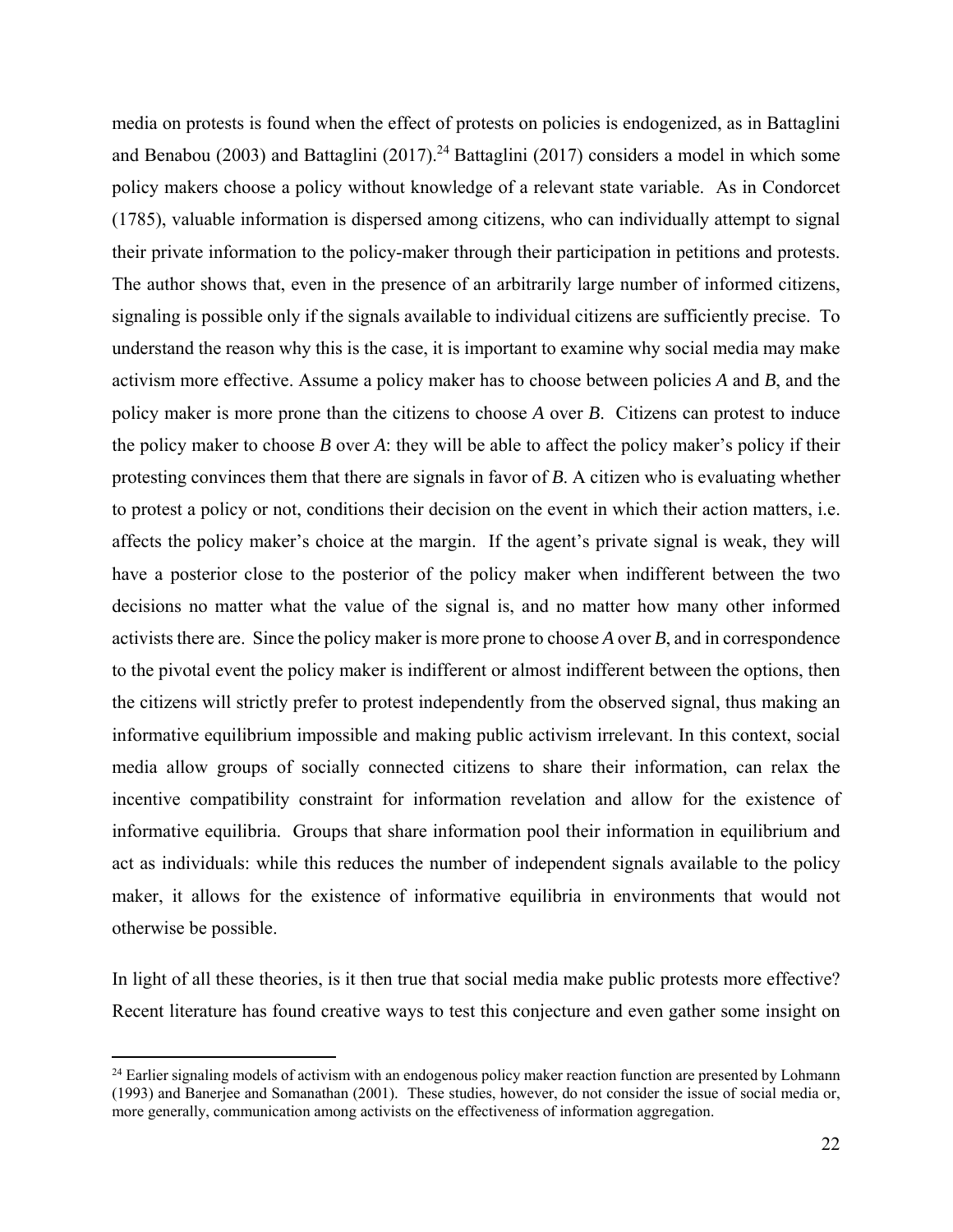the mechanisms behind it. The major complication in this research is to establish causality because the fact that social media is adopted as a form of communication by activists does not necessarily imply that it makes activism easier. This can only be established by finding sources of exogenous variation that drive the diffusion of social media.

Using details on cell phone coverage, Pierskalla and Hollenbach (2013) and Manacorda and Tesei (2016) document that the diffusion of cell phone technology in Africa has induced a significant increase in the probability of mass activism.<sup>25</sup> Both papers address concerns regarding potential endogeneity between cell phone coverage and mobilization events with a variety of econometric techniques and instrumental variables. The first shows that the same qualitative results are obtained when cell phone coverage is instrumented using an index of the local regulatory quality (which is correlated to phone coverage, but they assume it is unlinked to violent protests). The second shows that the same results are obtained when cell phone quality is instrumented using the number of lightning strikes during storms (which are negatively correlated with cellular phone infrastructure, but presumably not with mass protests). Within the theoretical arguments presented above, mobile phones consistently appear to both improve the information available to citizens, making them more responsive to economic conditions and make it easier for them to coordinate.

A completely different strategy to empirically study the effect of social media on public protests is proposed by Enikopolov, Makarin, and Petrova (2017). They first document that the penetration of VK, a Russian equivalent of Facebook, was correlated with protest activities in Russia during December 2011. They then use an original source of exogenous variation to show causality: information on the city of origin of the students who studied at the same educational institution where the founder of VK was studying when he started VK, Saint Petersburg State University (SPU). The idea is that students from SPU, when the company was founded in 2006, were the early adopters of the network who determined its diffusion. Enikopolov et al. (2017) found that the number of students from a given city who studied at SPU with the founder of VK is positively correlated with participation in the 2011 protests. With this analysis, the authors conclude that a 10% increase in the number of VK users in a city corresponds to a 4.6% increase in the probability

 $25$  Specifically, Pierskalla and Hollenbach (2013) have shown that the diffusion of cell phones is associated with an increase in the likelihood of violent collective action, while Manacorda and Tesei (2016) have shown that cell phone coverage makes mass mobilization more likely during economic downturns.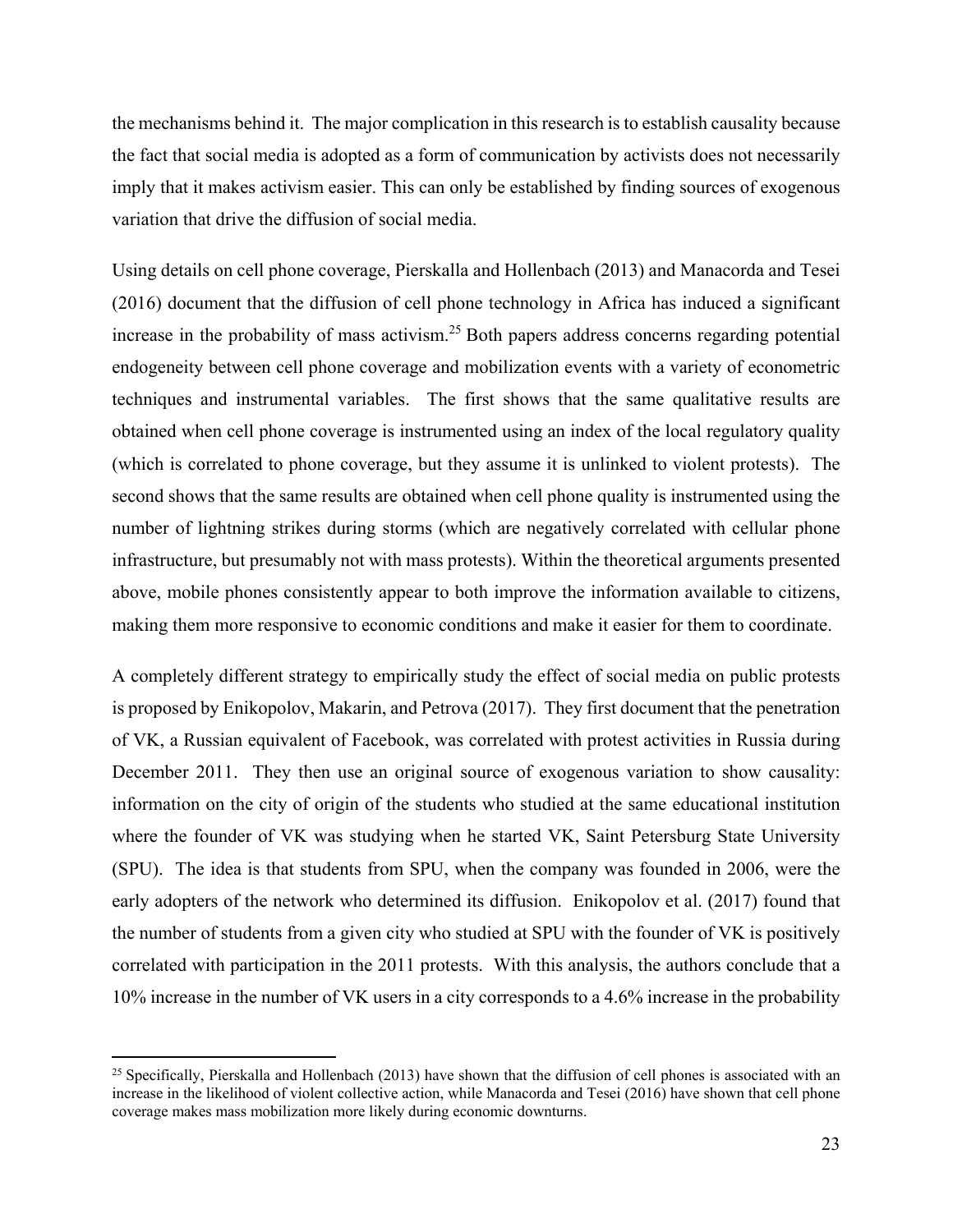of protests and a 19% increase in protest participation.

It is useful to interpret these findings in light of the theories discussed above. All of these works see social media as a tool for information distribution and coordination, but only sometimes attempt to distinguish between these two. This tendency reflects the fact that theories of public protests have been based on information aggregation and signaling alone (as in Lohmann (1993)) or on pure coordination problems alone (as in Kuran (1991)). Recent work, however, makes it clear that it is not possible to separate these two motives. In Battaglini (2017), coordination allows citizens to act as one, thus pooling their signals. This changes the precision of independent signals and so relaxes incentive compatibility for information revelation: with no coordination, there would be no information revelation. At the same time, when the policy maker's response function is endogenous, with no information aggregation and revelation, there would be no reason to coordinate for the citizens.26

Protests are only one way that a citizen can be active in their nation. Another way in democratic countries is to donate to a campaign. This activism is normally seen as large donations from wealthy individuals or corporations. Social media changes this perspective as it can lower the barriers to entry. Intriguing evidence on this front is presented by Petrova, Sen and Yildirim (2016), who document that, for new politicians who have never been elected to Congress, creating a Twitter account will increase the donations to the candidate. This increase in money comes specifically from new donors and from areas with lower print newspaper circulation. Specifically, this occurs when the candidate tweets more informatively. The use of social media, therefore, can help citizens have their voices heard through donations to candidates who may not have as much financing due to their newer stature.

#### **III.3.2 Social Media and Government Control**

The dark side of the development of powerful social media is that it gives autocratic governments powerful tools to monitor and influence public opinion. For example, Qin et al. (2017), show that

<sup>&</sup>lt;sup>26</sup> A direct test of Battaglini (2017) using laboratory experiments is presented in Battaglini, Morton and Patacchini (2018). The experiments show that information transmission and coordination are intimately related: as the possibilities for coordination are changed (by allowing for communication within social groups), players change their strategies and change the informativeness of their actions.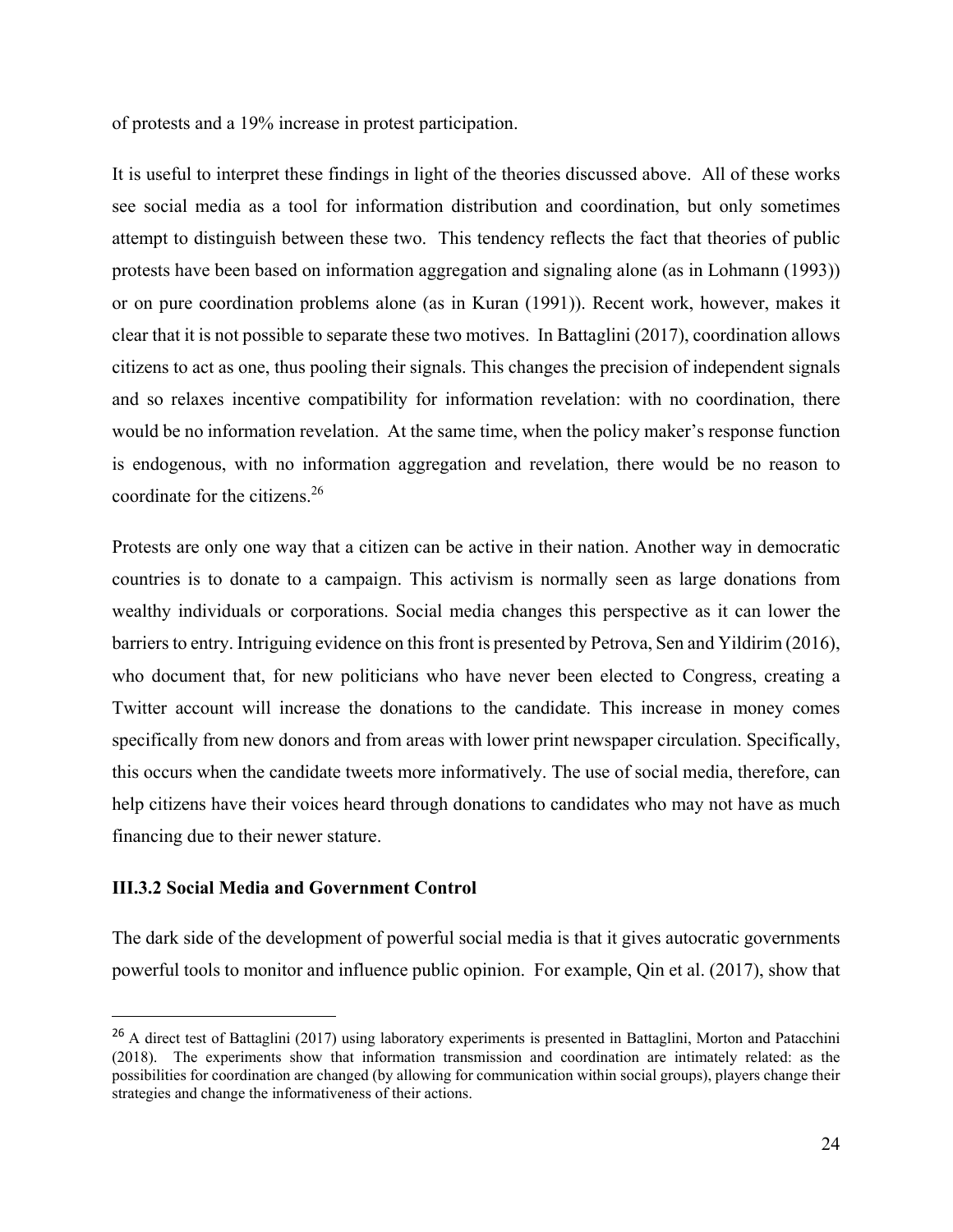most of the real-world protests and strikes observed during the 2009-2013 time window in China can be predicted one day in advance using data from Sina Weibo, a Chinese equivalent of Twitter, thus allowing the regime to intervene even before the protests start. While theoretical understanding of how social media changes the way governments (especially of the autocratic type) interact with their citizens is still in its infancy, recent work has highlighted important facts about the strategies used by autocratic government.

King, Pan and Roberts (2014) have focused on censorship in China. In order to observe which online posts are subsequently deleted by authorities, they collected data on all published posts in Chinese social media, observing which would be censored. In order to observe which posts are not allowed to be published at all, they posted messages using fictitious social media accounts. Their analysis led to a clear picture of the strategy used by the Chines regime. They found that criticism of state and local leaders and their policies is not censored. Alternatively, authorities censor any post that may generate collective action and posts that may bring support to groups that are seen as obstacles to the Communist Party. Words such as "masses," "incident," "terror," "go to the streets," and "demonstration" are commonly found in posts that are held for further censorship review. This finding is supported by Bamman, O'Connor and Smith (2012) who identified similar expressions (such as "Tibetan independence," "democracy movement" and "Central Propaganda Section") that are also blocked on Sina Weibo.

By allowing some freedom of expression, the national party can use social media posts to monitor officials in local regions (King, Pan and Roberts (2013)). By letting local officials be criticized for corruption or inaction, the central government can be informed of the issues and see if local officials correct their conduct. If the local officials fail to meet the expectations, then the central government could intervene. Quin, Strömberg and Wu (2017) note that it is possible to predict which politicians will be charged with corruption up to one year before any legal action is started just using social media activity.

Autocratic governments, however, do not limit their activities to censorship. They are also very active in manipulating public opinion. King et al. (2017) estimate that 448 million comments each year in Chinese social media can be attributed to agents sponsored by the Chinese government; Qin et al. (2017) estimate that about 4% of all posts on Sina Weibo are generated by state agents.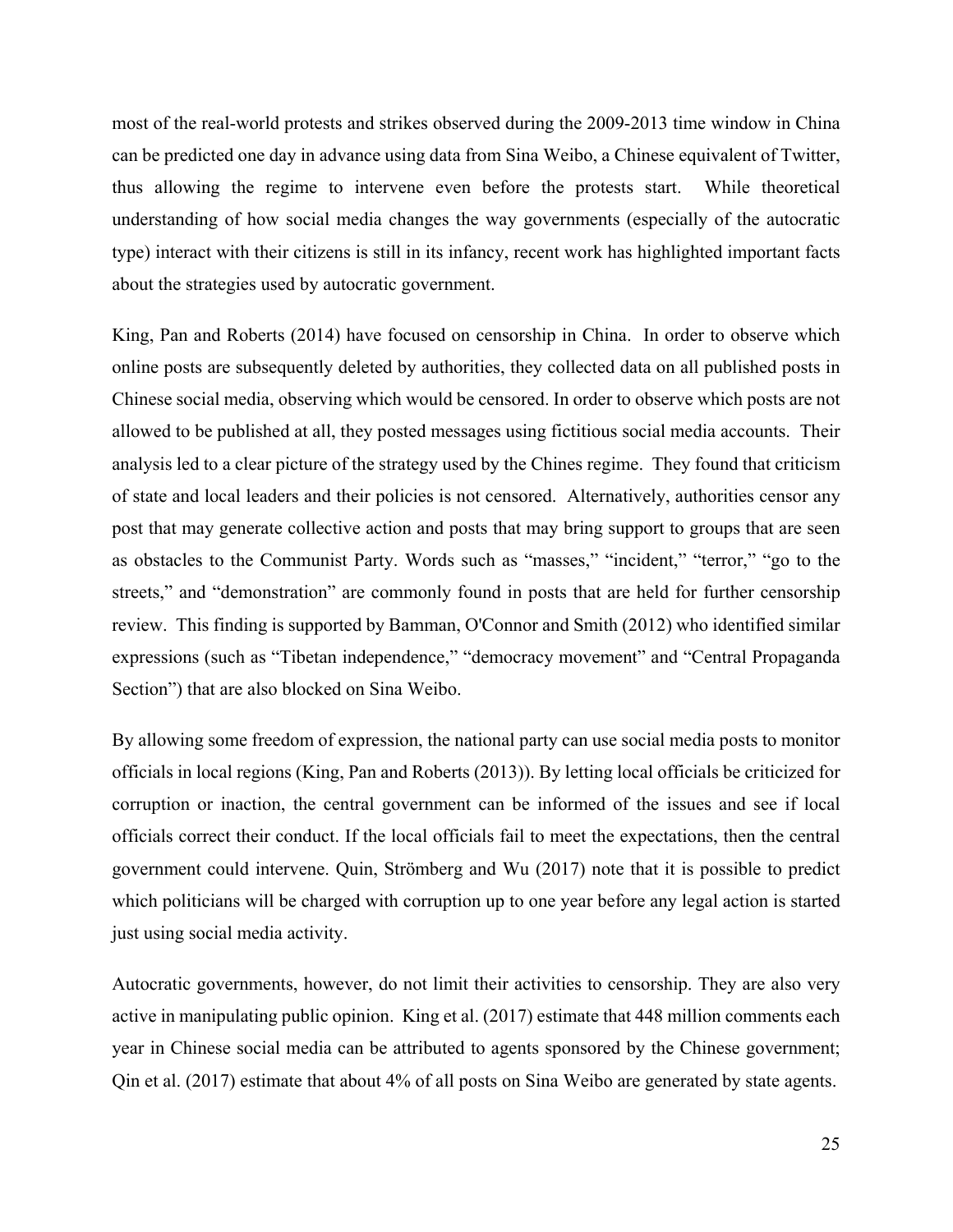King, Pan and Roberts (2017) use machine learning to identify the posts of agents sponsored by the regime (the so called "50 cents" (50c) accounts) and study their characteristics. They found that the regime-sponsored posts are not used for defending government policies or to engage in discussions on controversial issues with government critics; rather they are used to promote symbols of the regime and eulogize the revolutionary history of the Communist Party. The authors propose that the reasoning is strategic and that these posts are designed to distract the citizens from general negativity, a common grievance or events that the party would like to contain. By analyzing the timeline of these posts and when these 50c accounts spike, connections can be made with major events such as the Shoshan Riots, Urumqi Rail explosion and Martyr's Day. These are events that the party would either want to distract the public from, or bring positive attention to, for the purpose of helping the party.

Until recently, much less was known about how public opinion is manipulated in non-autocratic regimes. Recent events in which Russia attempted to interfere with the U.S. elections, however, are stimulating research in this direction. Allcott and Gentzkow (2017) have conducted a systematic study of the diffusion of so called "fake news" into the media consumed by American citizens during the 2016 election.<sup>27</sup> Unlike Chinese 50c, these posts tend to be focused on political discourse and supporting one presidential candidate over another. The authors focus on the fake news dispersed via Facebook<sup>28</sup> (specifically 156 election-related news stories determined to be false by leading fact-checkers), while also using a post-election online survey covering 1,200 individuals. They note that although media outlets may want to politicize the fact that fake news heavily favored then candidate Donald Trump over Hillary Clinton, the evidence garnered through exposure on Facebook is more inconclusive than definite. More importantly, Allcott and Gentzkow (2017) discuss the economics of fake news and how it can exist in equilibrium. Due to the high cost of determining the validity of a news source, as well as the desirability of partisan news, there is room for fake news to exist in the social media sphere.

 $27$  They define "fake news" to be news articles that are intentionally and verifiably false, including intentionally fabricated news.

 $28$  It should be noted that during the 2016 election, Facebook was not the only social media outlet that was affected by targeted fake news. Social media such as Twitter, Instagram and YouTube were also affected and received hundreds of millions of views (see Isaac and Wakabayashi (2017), Pappas and Berger (2018)).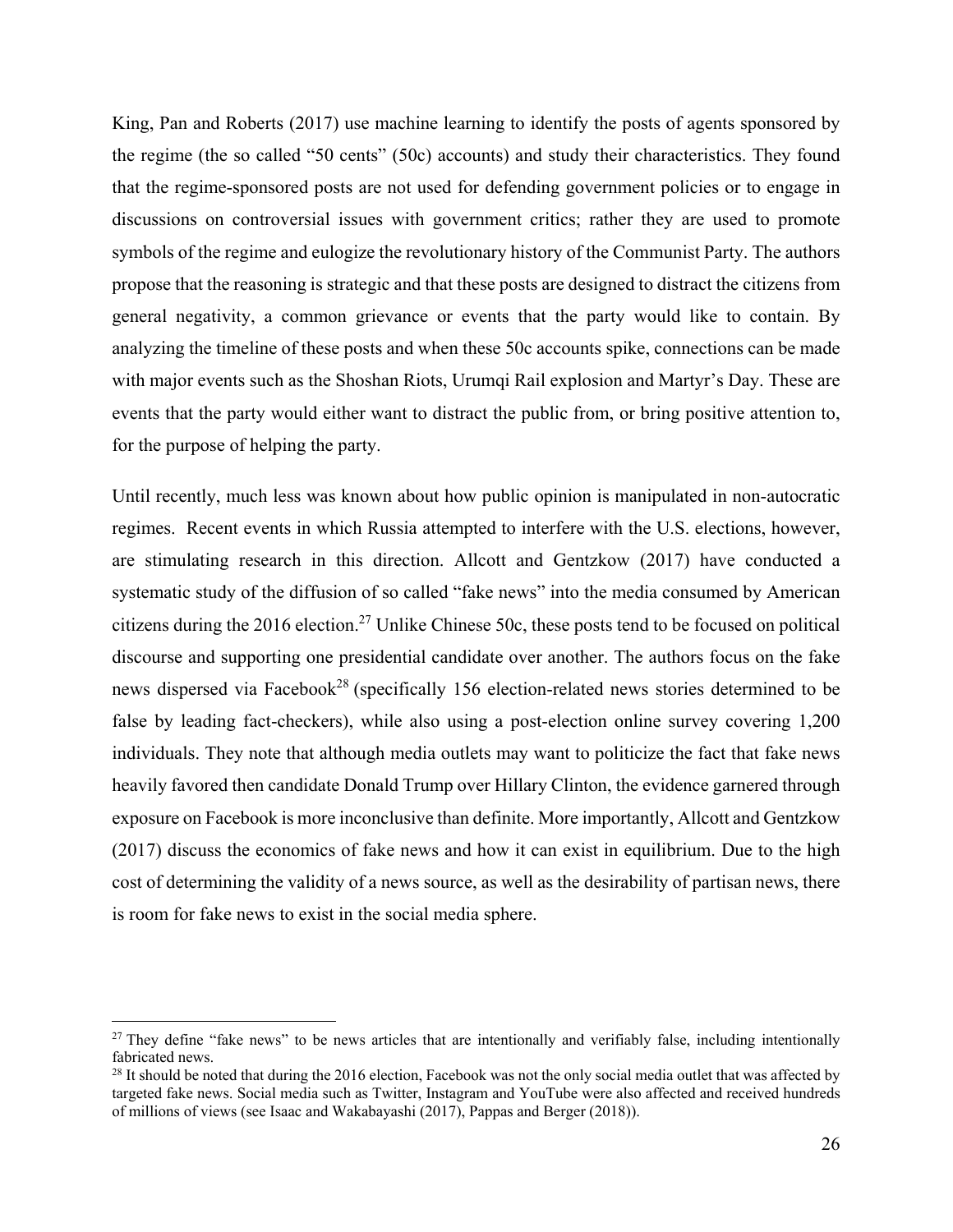#### **IV. Concluding Remarks**

In this paper we have reviewed recent works studying how social networks affect policy making. We have focused on two specific aspects of this question. First, we have surveyed the literature studying how social connections affect behavior in legislative bodies, especially in the U.S. Congress: how (and if) social links play a role in legislators' votes and how they determine the effectiveness and success of legislators. Second, we have surveyed the research on the role played by social networks in the interaction between policy makers and the outside world. This is obviously a broad question that we have addressed by limiting the analysis to three channels: social networks and lobbying, the role of religion, family links and ethnicity and the relationship between social media and grass roots activism.

A big push behind many of the works discussed above has been the recent advances in data collection which allow researchers to better measure social connections among policy makers and other social actors, as well as advances in theoretical modelling that provide new theories linking social connections to lobbying, public activism and other forms of political behavior. Still, important methodological challenges, such as problems concerning the observability of social networks, and the identification of casual links between policy makers' social connections and their policy choices have only started to be addressed. Progress along those lines requires not only advanced theoretical frameworks to help interpret data, but also outright creativity in finding new data and identification strategies.

More work is needed to understand how networks operate and affect policy making. The existing literature suggests that social connections may affect policy outcomes by helping legislators to establish vote-trading networks and share information. Which of these two activities is prevalent and under what conditions? In addition, social links play more than a supporting role in the interior functioning of political parties, especially in parlimentary democracies where they have such an important role. This seems to be an important aspect that is not emphasized enough in a literature that has been mostly focused on the U.S. system. For all these issues, we have only a limited theortical understanding and not enough empirical evidence. It is clear that more research is needed on all these fronts.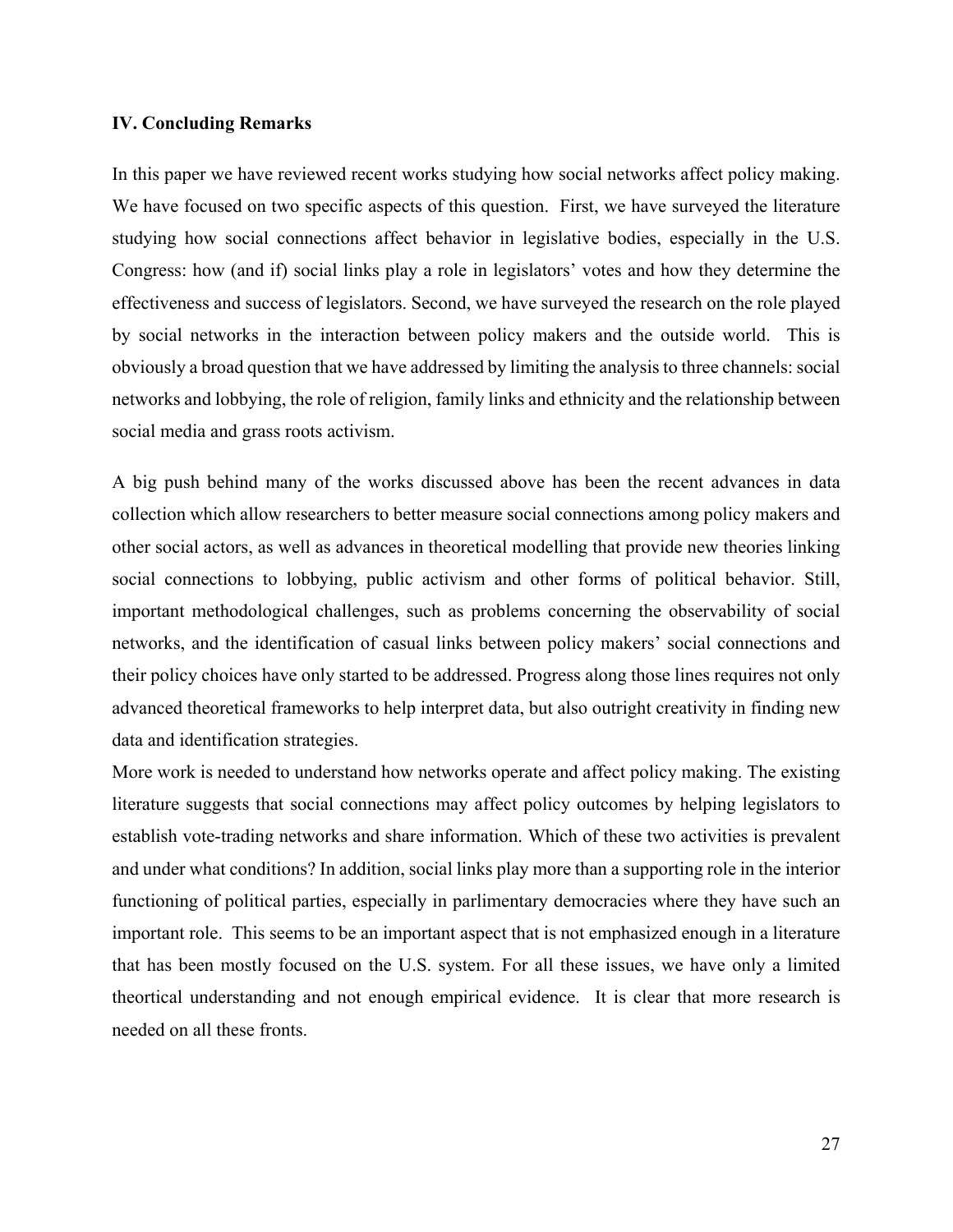# **References**

- Acemoglu, D., Hassan, T.A., & Tahoun, A., (2014). The Power of the Street: Evidence from Egypt's Arab Spring. *National Bureau of Economic Research;* Working Paper: 20665.
- Acemoglu, D., Johnson, S., Kermani, A., Kwak, J., & Mitton, T. (2016). The value of connections in turbulent times: Evidence from the United States. *Journal of Financial Economics, 121*(2): 368-391
- Allcott, H., & Gentzkow, M. (2017). Social Media and Fake News in the 2016 Election. *Journal of Economic Perspectives, 31*(2): 211–36.
- Apicella, C. L., Marlowe, F. W., Fowler, J. H. & Christakis N. A. (2012). Social network and cooperation in hunter-gatherers. Nature, *481*(7382): 497-501.
- Arnold, L., Deen, R., & Patterson, S. (2000). Friendship and Votes: The impact of Interpersonal Ties on Legislative Decision Making. *State and Local Government Review*, *32*(2): 142- 147.
- Attanasio, O., Barr, A., Cardenas, J. C., Genicot, G., & Meghir, C. (2012). Risk pooling, risk preferences, and social networks. *American Economic Journal: Applied Economics, 4*(2): 134-167.
- Badev, A. (2013): Discrete Games in Endogenous Networks: Theory and Policy. Working Paper, University of Pennsylvania.
- Bamman, D., O'Connor, B., & Smith, N. (2012). Censorship and Deletion Practices in Chinese Social Media. *First Monday 17*: 3-5.
- Banerjee, A., & Somanathan, R. (2001). Caste, Community and Collective Action: The Political Economy of Public Good Provision in India. *mimeo*, MIT.
- Banks, J. (2000). Buying Supermajorities in Finite Legislatures. *American Political Science Review, 94*(3): 677-681.
- Barberá, P. (2015). How social media reduces mass political polarization. Evidence from Germany, Spain, and the U.S. *Working paper*.
- Battaglini M. & Benabou, R. (2003). Trust, Coordination, and The Industrial Organization of Political Activism. *Journal of the European Economic Association*, *1*(4): 851– 889.
- Battaglini M., Morton, R., & Patacchini, E. (2018). Social Groups, Information Sharing, and the Effectiveness of Public Protests. Working Paper.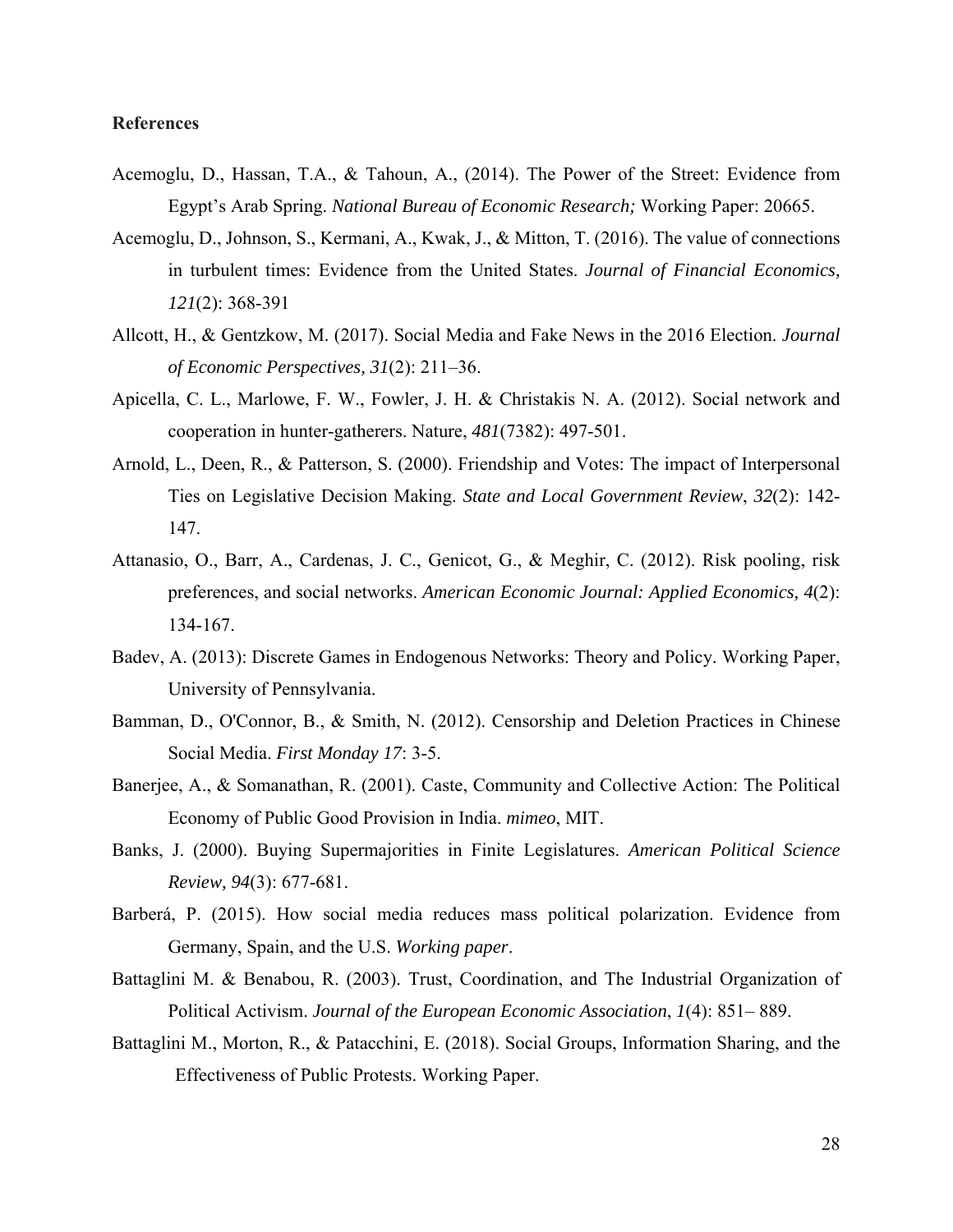- Battaglini, M. (2017). Public Protests and Policy Making. *The Quarterly Journal of Economics, 132*: 485–549.
- Battaglini, M., & Patacchini, E. (2017). Influencing Connected Legislators. *Journal of Political Economy, 126* (6), 2277-2322*.*
- Battaglini, M., Leone Sciabolazza, V., & Patacchini, E. (2018). Effectiveness of Connected Legislators. Working Paper.
- Battaglini M., Crawford F. W., Patacchini E. & Peng, S. (2018) Inferring Networks from Outcomes. Working paper
- Battaglini, M., Patacchini, E. & Rainone E. (2018) Endogenous Social Connections and Effectiveness of U.S. Legislators. Working paper.
- Belloni, A., V. Chernozhukov, & Hansen, C. (2013). Inference Methods for High-Dimensional Sparse Econometric Models, in *Advances in Economics and Econometrics*, Theory and Applications: Tenth World Congress of the Econometric Society, ed. by D. Acemoglu and M. Arellano, vol. 3. Cambridge: Cambridge University Press.
- Bernhard, W. T., & Sulkin, T. (2009). Cosponsorship and Coalition-Building in the U.S. House. *APSA 2009 Toronto Meeting Paper*.
- Bertrand, M., Bombardini, M., & Trebbi, F. (2014). Is It Whom You Know or What You Know? An Empirical Assessment of the Lobbying Process. *American Economic Review*, *104*(12): 3885-3920.
- Besag, J. (1975). Statistical Analysis of Non-lattice Data. *The Statistician, 24*: 179-195
- Besley, T., Pande, R., Rahman, L., & Rao, V. (2004). The Politics of Public Good Provision: Evidence from Indian Local Governments. *Journal of the European Economic Association, 2*(2-3): 416-26
- Besley, T., & M. Reynal-Quero (2017). The Logic of Hereditary Rule: Theory and Evidence. *Journal of Economic Growth*, 22:123–144
- Bhowmik, D., & E. Rogers (1971). Homophily-Heterophily: Relational Concepts for Communication Research. *Public Opinion Quarterly*, 34(4): 523–38.
- Blanes I Vidal, J., Draca, M., & Fons-Rosen, C. (2012). Revolving Door Lobbyists. *American Economic Review, 102*(7): 3731-48.
- Bogue, A. G., & Marlaire, M. P. (1975). Of Mess and Men: The Boardinghouse and Congressional Voting, 1821–1842. *American Journal of Political Science 19*(2): 207–30.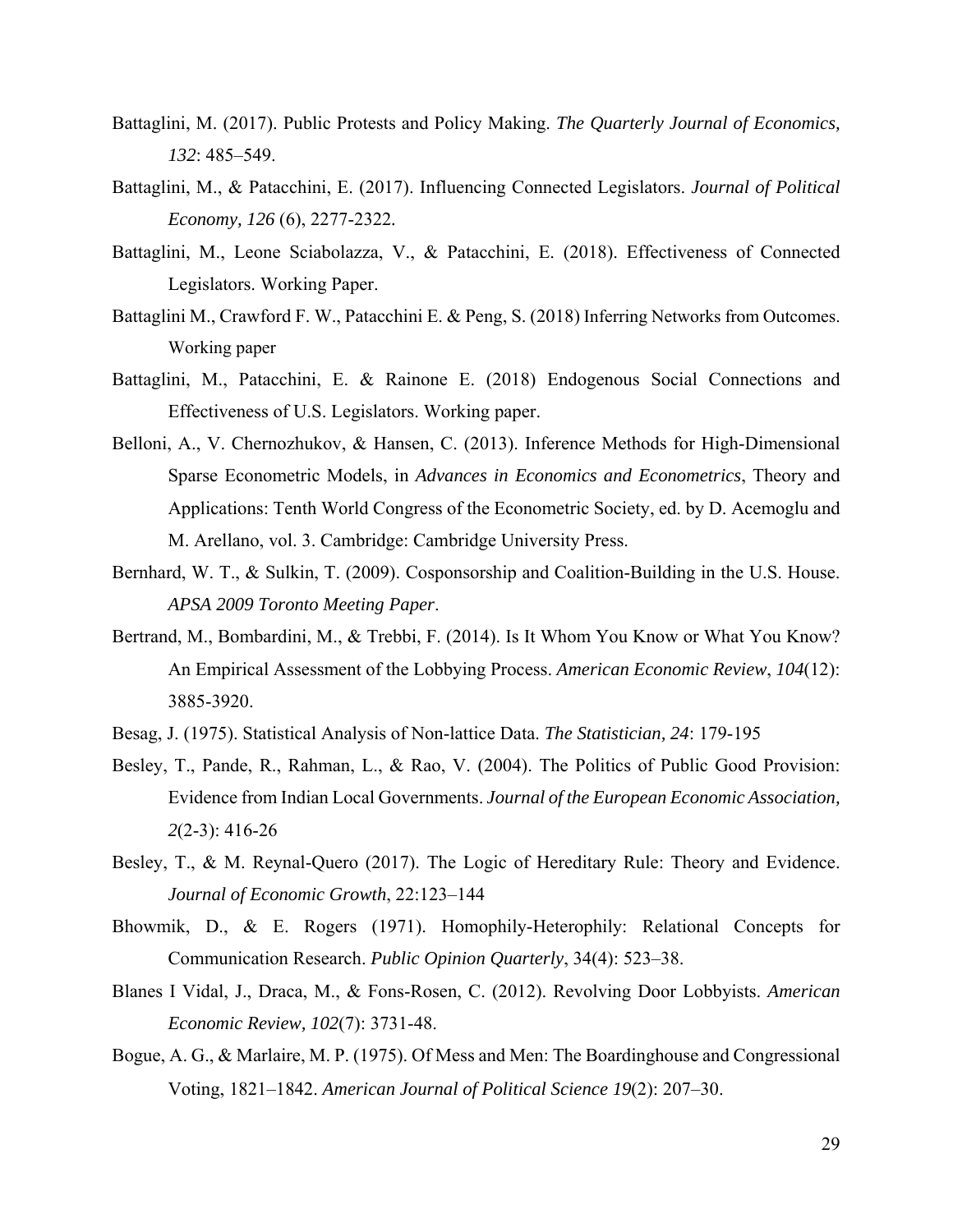- Borgatti, S. P., & Halgin, D. S. (2011). Analyzing Affiliation Networks. In J. Scott & P. Carrington (Eds.), *The Sage Handbook of Social Network Analysis* (pp. 417–433).
- Boxell, L., Gentzkow, M., & Shapiro, J. M. (2017). Is the Internet Causing Political Polarization? Evidence from Demographics. *NBER Working Paper No. w23258*.
- Box-Steffensmeier J. , D. Christenson & A. Craig (2018). Cue-Taking in Congress: Interest Group Signals from Dear Colleague Letters. *American Journal of Political Science*, forthcoming.
- Bramoullé, Y., Djebbari, H. & Fortin, B. (2009). Identification of peer effects through social networks. *Journal of Econometrics, 150*: 41–55.
- Bratton, K. A. & Rouse, S. M. (2011). Networks in the Legislative Arena: How Group Dynamics Affect Cosponsorship. *Legislative Studies Quarterly, 36*: 423–460.
- Breza, E., Chandrasekhar, A., McCormick, T., & Pan, M. (2018) Using Aggregated Relational Data to Feasibly Identify Network Structure without Network Data. *Working Paper*.
- Burgess, R., Jedwab, R., Miguel, E., Morjaria, A., & Padró i Miquel, G. (2015). The Value of Democracy: Evidence from Road Building in Kenya. *American Economic Review, 105*(6): 1817–1851.
- Cabrales, A., Calvó-Armengol, A., & Zenou, Y. (2011). Social interactions and spillovers. *Games and Economic Behavior, 72*(2): 339-360.
- Caldeira, G. A., Clark, J. A. & Patterson, S. C. (1987). Political Friendship in the Legislature. *The Journal of Politics, 49*(4): 953-975.
- Caldeira, G. A., Clark, J. A. & Patterson, S. C. (1993). Political Respect in the Legislature. *Legislative Studies Quarterly, 18*(1): 3-28.
- Calvó-Armengol, A., E. Patacchini, & Y. Zenou, (2009). Peer effects and social networks in education, *The Review of Economic Studies*, 76(4): 1239-1267.
- Canen, N., Jackson, M. O., & Trebbi, F. (2017). Endogenous Networks and Legislative Activity.
- Chatterjee, S., Diaconis, P., & Sly, A., (2011). Random graphs with a given degree sequence. *Ann. Appl. Probab.* 1400–1435.
- Cho, T. W., & Fowler, J. (2010). Legislative Success in a Small World: Social Network Analysis and the Dynamics of Congressional Legislation, *The Journal of Politics, 72*(1): 124-135.
- Chwe, M. S.-Y. (2000). Communication and Coordination in Social Networks. *The Review of Economic Studies, 67(1):* 1–16.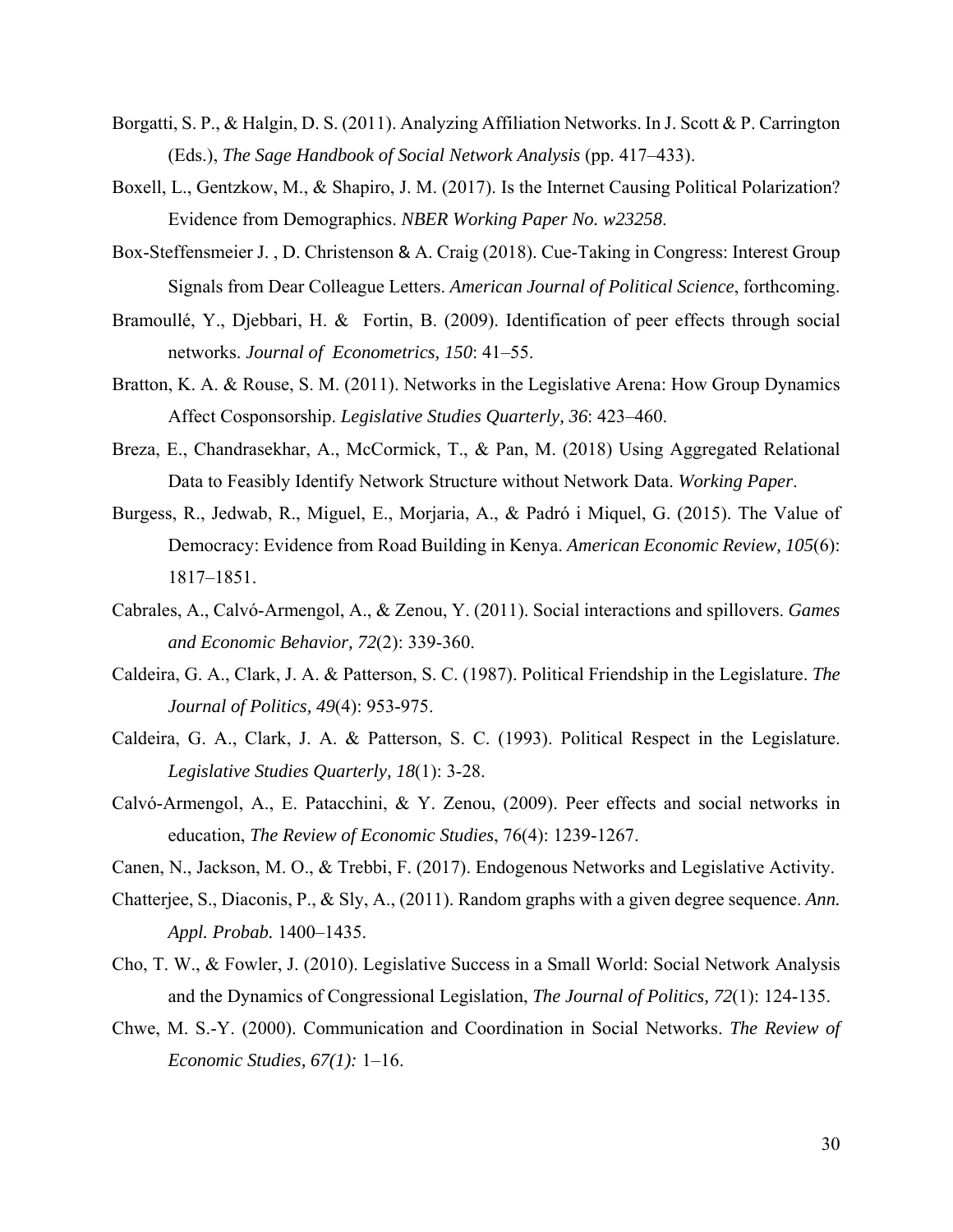- Cingano, F., & Pinotti, P. (2013). Politicians at work: the private returns and social costs of political connections. *Journal of the European Economic Association, 11*: 433-465
- Cintolesi, A. (2018). Keep friends close, but enemies closer: connections and political careers. *Working paper.*
- Cohen, L., & Malloy, C. (2014). Friends in High Places. *American Economic Journal: Economics Policy, 6*(3): 63-91.
- Condorcet, M. (1785). Essai sur l'application de l'analyse a la probabilitk des dkcisions rendues d la probabilith des voix. Paris: De l'imprimerie royale.
- Craig, A. W. (2015). Lone Wolves and Team Players: Policy Collaboration Networks and Legislative Effectiveness in the House of Representatives. *mimeo.*
- Cruz, C., Labonne, J., & Querubin, P. (2017). Politician Family Networks and Electoral Outcomes: Evidence from the Philippines. *American Economic Review, 107*(1): 3006-3037.
- Dal Bò, E., Dal Bò, P. &. J. Snyder (2009). Political Dynasties. *The Review of Economic Studies,*  76 (1): 115-142.
- DellaVigna, S., List, J. A., Malmendier, U., &. Rao, G. (2016). Voting to Tell Others. *The Review of Economic Studies*, 84(1):143–181.
- De Paula, A., Rasul, I., & Souza, P. CL. (2018). Recovering Networks from Panel Data: Identification, Simulations and an Application, working paper.
- De Soto, Hernando. (1989). The other path: The invisible revolution in the Third Worlds. New York: Harper and Row Publishers.
- Dekel, E., Jackson, M. O. & Wolinsky, A. (2009), Vote buying: legislatures and lobbying. *Quarterly Journal of Political Science, 4*(2): 103-128.
- Desmarais, B. A. & Cranmer, S.J. (2017). Statistical inference in political networks research. In Jennifer Nicoll Victor, Alexander H. Montgomery, and Mark Lubell, editors, *The Oxford Handbook of Political Networks*. Oxford University Press.
- Desmarais, B. A., Moscardelli, V. G., Schaffner, B. F., & Kowal, M. S. (2015). Measuring legislative collaboration: The Senate press events network. *Social Networks 40*:43–54.
- Do, Q.-A., Lee, Y., Nguyen, B. D., Nguyen, K.-T. (2012). Out of sight, out of mind: The value of political connections in social networks. Unpublished working paper.
- Easton, D., & Jack, D. (1969). Children in the political system: origins of political legitimacy. McGraw-Hill, New York.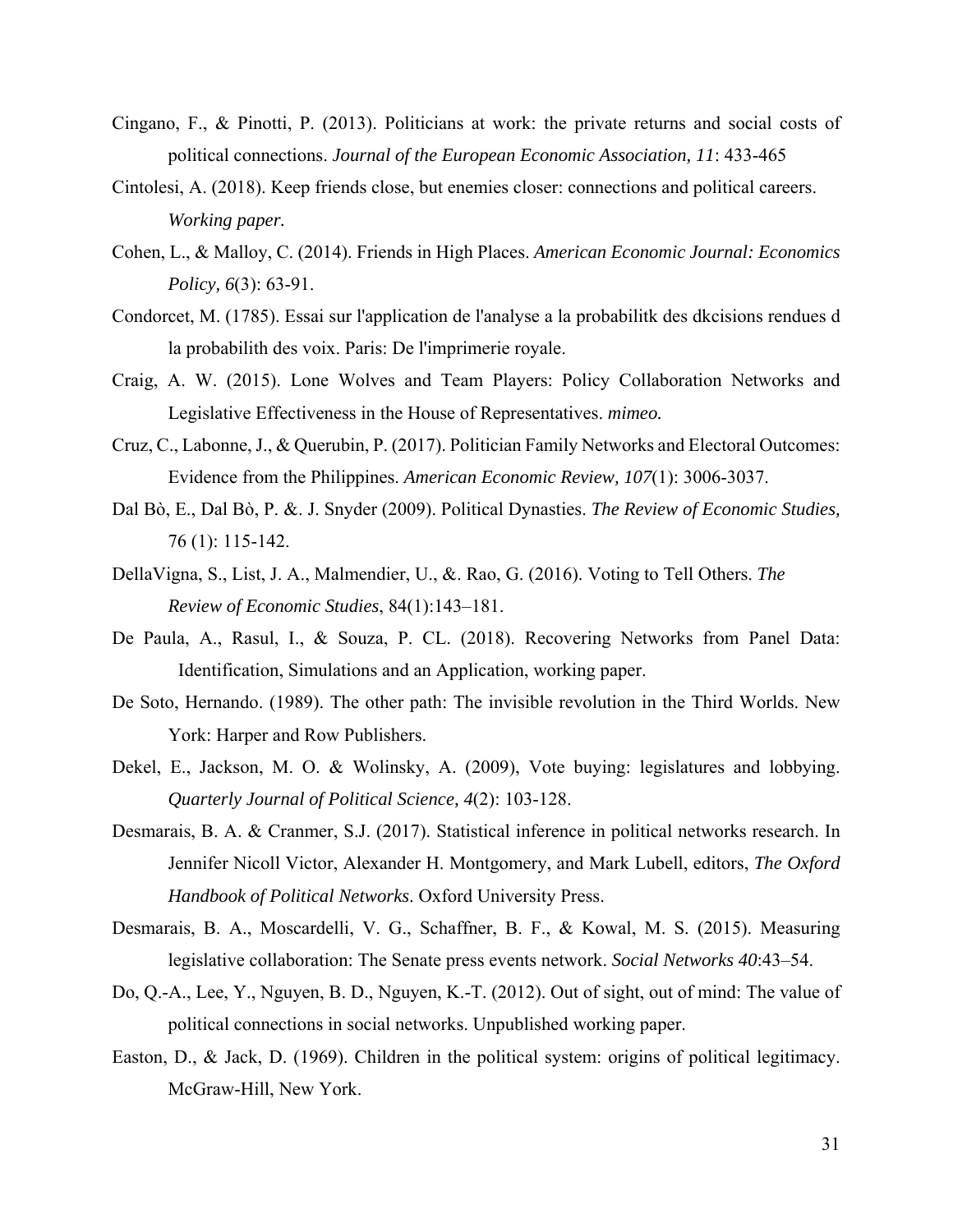- Eisler, K. (2007, June 1). Hired Guns: The City's 50 Top Lobbyists. *The Washingtonian Magazine*. Retrieved from https://www.washingtonian.com/
- Enikolopov, R., Makarin, A. & Petrova, M. (2017). Social Media and Protest Participation: Evidence from Russia.
- Eulau, H. (1962). Bases of Authority in Legislative Bodies: A Comparative Analysis. *Administrative Science Quarterly, 7*(3): 309-321
- Faccio, M. (2006). Politically connected firms. *American Economic Review, 96*: 369-386
- Fafchamps, M., & Gubert, F. (2007). Risk sharing and network formation. *American Economic Review, 97*(2): 75-79.
- Fafchamps, M., & J. Labonne (2017). Do Politicians' Relatives Get Better Jobs? Evidence from Municipal Elections. *Journal of Law, Economics, & Organizations,* 33(2): 268-300*.*
- Ferguson, T., & Voth, H. J. (2008). Betting on Hitler—The Value of Political Connections in Nazi Germany. *Quarterly Journal of Economics, 123*(1): 101-37.
- Fisman, R. (2001). Estimating the Value of Political Connections. *American Economic Review*, *91*: 1095–1102.
- Fisman, R., & Wang, Y. (2015). The Mortality Cost of Political Connections. *Review of Economic Studies, 82*: 4.
- Flap, H., & M. Kalmijn (2001). Assortative Meeting and Mating: Unintended Consequences of Organized Settings for Partner Choices. *Social Forces*, 79(4): 1289–1312.
- Flaxman, S., Goel, S., & Rao, J. M. (2013). Ideological segregation and the effects of social media on news consumption. *Social Science Research Network Scholarly Paper ID 2363701*.
- Folke, O., Persson, T. and Rickne, J. (2017). Dynastic political rents? Economic benefits to relatives of top politicians, *Economic Journal*, 127(605), 495–517.
- Fowler, J. H. (2006a). Connecting the Congress: A study of cosponsorship networks. *Political Analysis, 14*(4): 456-487.
- Fowler, J. H. (2006b). Legislative Cosponsorship Networks in the US House and Senate. *Social Networks, 28*(4): 454–465.
- Friedman, J., Hastie, T., Hofling, H., & Tibshirani, R. (2007). *The Annals of Applied Statistics, 1*(2): 302–332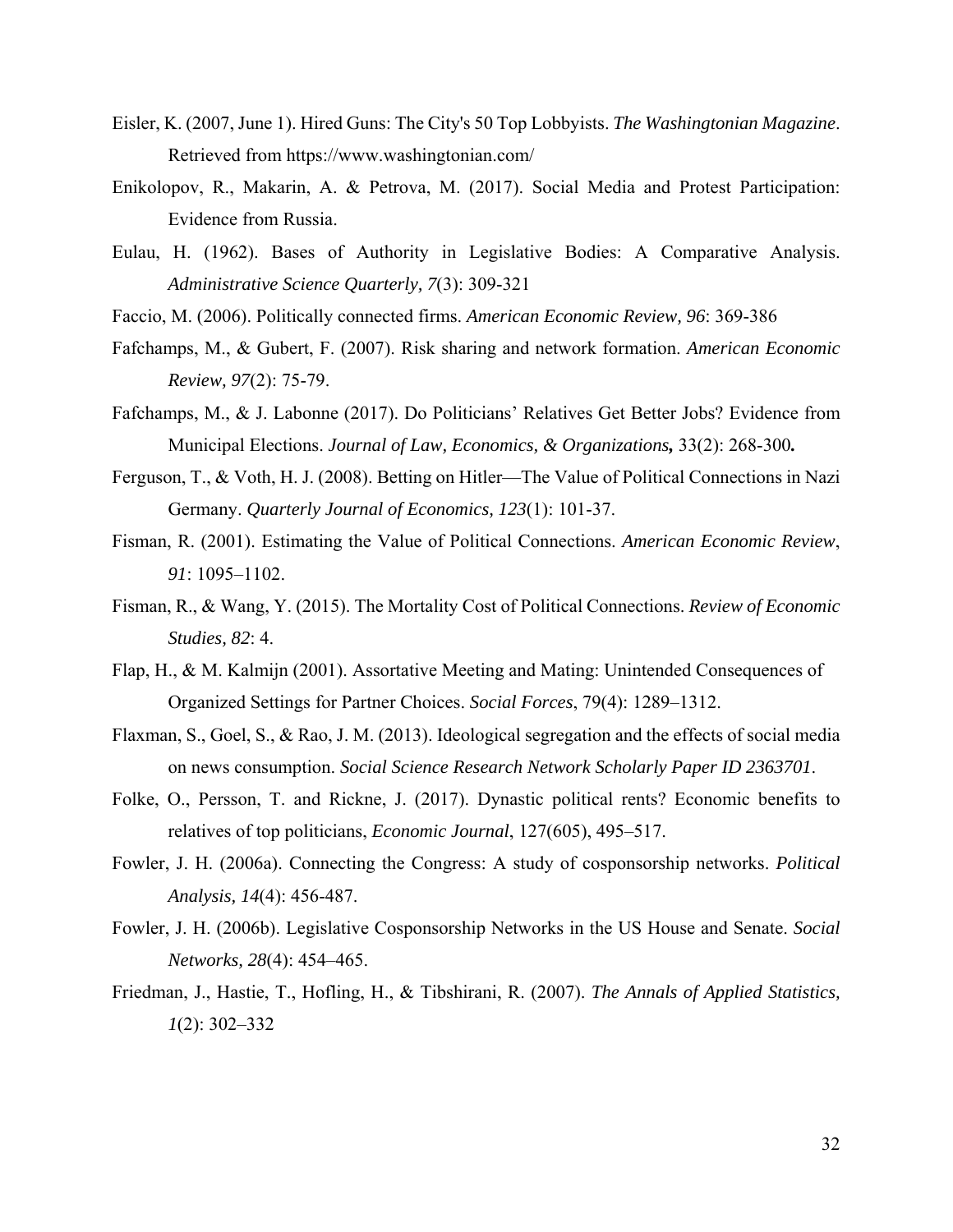- Fu, KW., Chan, C., & Chau, MCL. (2013). Assessing censorship on microblogs in China: Discriminatory keyword analysis and the real-name registration policy. *IEEE Internet Computing*, 42–50.
- Gagliarducci, S., & Manacorda, M. (2016). Politics in the Family: Nepotism and the Hiring Decisions of Italian Firms. *Mimeo.*
- Gentzkow, M., & Shapiro, J. M. (2011). Ideological segregation online and offline. *Quarterly Journal of Economics. 126*(4): 1799–1839.
- Groseclose, T., & Snyder, J. (1996). Buying Supermajorities. *American Political Science Review, 90*: 303-15.
- Gross, J., & Shalizi, C. (2007). Cosponsorship in the US Senate: A multilevel approach to detecting the subtle influence of social relational factors on legislative behavior.
- Halberstam, Y., & Knight, B. (2016). Homophily, group size, and the diffusion of political information in social networks: Evidence from Twitter. *Journal of Public Economics*. *143*: 73–88.
- Handcock, M.S. (2003). Statistical models for social networks: Inference and degeneracy. *Dyn. Soc. Netw. Model. Anal., 126*: 229–252
- Harmon, N., Fisman, R., & Kamenica, E. (2017). Peer Effects in Legislative Voting. *mimeo.*
- Isaac, M., & Wakabayashi, D. (2017, October 30). Russian Influence Reached 126 Million Through Facebook Alone. *The New York Times.* Retrieved from https://www.nytimes.com/
- Jackson, M. O., & Barbera, S. (2018). A Model of Protests, Revolution, and Information. Working paper.
- Johnson, S., & Mitton, T. (2003). Cronyism and Capital Controls: Evidence from Malaysia. *Journal of Financial Economics, 67*(2): 351-82.
- Khwaja, A. I., & Mian, A. (2005). Do Lenders Favor Politically Connected Firms? Rent Provision in an Emerging Financial Market. *Quarterly Journal of Economics, 120*(4): 1371–1411.
- King, G., Pan J., & Roberts M. E. (2017). How the Chinese Government Fabricates Social Media Posts for Strategic Distraction**,** not Engaged Argument**.** *American Political Science Review*, *111*(3): 484-501.
- King, G., Pan, J., & Roberts, M. E. (2013). How censorship in China allows government criticism but silences collective expression. *American Political Science Review 107*: 326–343.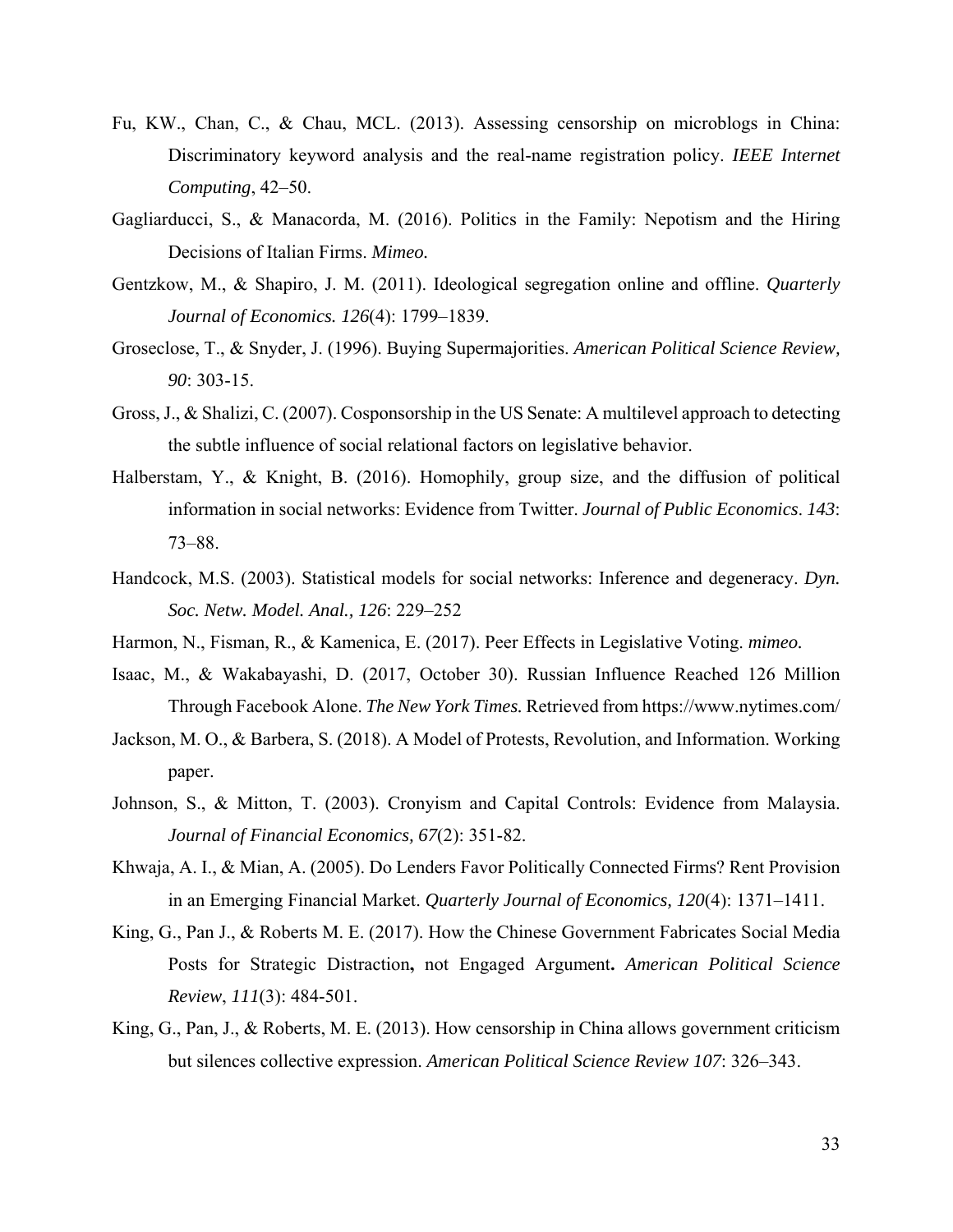- King, G.,Pan, J., & Roberts, M. E. (2014).Reverse-engineering censorship in China: Randomized experimentation and participant observation. *Science 345*, 1251722.
- Kirkland, J. H. (2011). The relational determinants of legislative success: Strong and weak ties between legislators. *Journal of Politics, 73*(3): 887-898.
- Klor, E. F., Saiegh, S., & Satyanath, S. (2016). The Role of Social Networks in the Targeting of Violence: Labor Repression during Argentina's Last Dictatorship. *Working Paper*
- Koger, G. (2003). Position-Taking and Cosponsorship in the US House. *Legislative Studies Quarterly, 28*: 225–246.
- Krutz, G. S. (2005). Issues and Institutions: "Winnowing" in the US Congress. *American Journal of Political Science, 49*(2): 313–326.
- Kuran, T. (1991). Now Out of Never: The Element of Surprise in the East European Revolution of 1989. *World Politics, 44*(1): 7-48.
- Lai, B., & Reiter, D. (2000). Democracy, political similarity, and international alliances, 1816- 1992. *Journal of Conflict Resolution, 44*(2): 203-227.
- Larson, J., Nagler, J., Ronen, J., & Tucker, J. (2016). Social Networks and Protest Participation: Evidence from 93 Million Twitter Users. *Political Networks Workshops & Conference*.
- Lewis, J. B., Poole, K., Rosenthal, H., Boche, A., Rudkin, A., & Sonnet, L. (2018). Voteview: Congressional Roll-Call Votes Database. https://voteview.com/
- Little, A. T. (2016). Communication Technology and Protest. *Journal of Politics, 78*(1): 152–66.
- Lohmann, S. (1993). A Signaling Model of Informative and Manipulative Political Action. *The American Political Science Review, 87*(2): 319-333.
- Manacorda, M., & Tesei, A. (2016). Liberation Technology: Mobile Phones and Political Mobilization in Africa. Working Paper.
- Marjoram, P., Molitor, J., Plagnol, V., & Tavare, S. (2003). Markov chain Monte Carlo without likelihoods. *Proc Natl Acad Sci*, *USA 100*(26): 15,324
- Masket, S. (2008). Where You Sit Is Where You Stand: The Impact of Seating Proximity on Legislative Cue-Taking. *Quarterly Journal of Political Science, 3*: 301-11.
- Mayer, A., & Puller, S.L. (2008). The old boy (and girl) network: social network formation on university campuses*. Journal of Public Economics, 92*(1): 329-347.
- Mele, A. (2017). A Structural Model of Dense Network Formation. *Econometrica, 85*(3): 825-850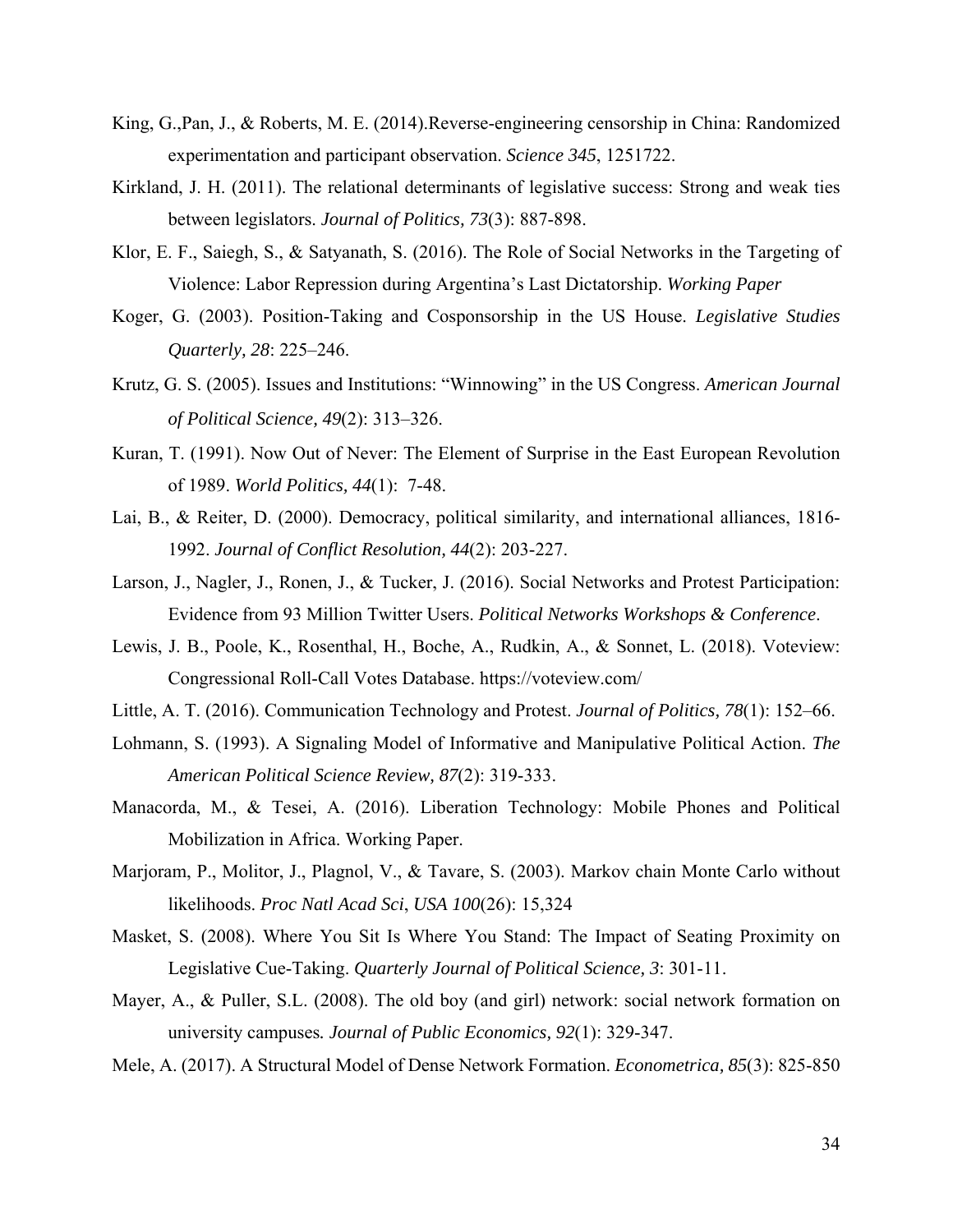- Munshi, K., & Rosenzweig, M. (2013). Networks, Commitment, and Competence: Caste in Indian Local Politics. *National Bureau of Economic Research*; Working Paper: 19197.
- Naidu, S., Robinson, J. A., & Young, L. E. (2016). Social origins of dictatorships: Elite networks and political transitions in Haiti. Working Paper, Columbia University and the University of Chicago.
- Pappas, A. & Berger, J. (2018, February 16). 13 Russian nationals indicted for interfering in US elections. *Fox News.* Retrieved from http://www.foxnews.com/
- Parigi P., & Sartori L. (2014). The political party as a network of cleavages: disclosing the inner structure of Italian political parties in the seventies. *Social Networks, 36*: 54–65
- Patterson, S. C. (1959). Patterns of Interpersonal Relations in a State Legislative Group: The Wisconsin Assembly. *Public opinion Quarterly, 23*(1): 101–09.
- Patterson, S. C. (1972). Party Opposition in the Legislature: The Ecology of Legislative Institutionalization. *Polity, 4*: 344-66.
- Peoples, C. (2008). Interlegislator Relations and Policy Making: A Sociological Study of Roll-Call Voting in a State Legislature. *Sociological Forum, 23*(3), 455-480.
- Perez-Truglia, R. & Cruces, G. (2017). Partisan interactions: Evidence from a field experiment in the United States. *Journal of Political Economy*, 125(4):1208–1243
- Peterson, E. R. (2005). Dear Colleague Letters: A Brief Overview. *Congressional Research Service,* Congressional Report No. RS21667.
- Petrova, M., Sen, A., & Yildirim, P. (2016). Social Media and Political Donations: New Technology and Incumbency Advantage in the United States. *CEPR Discussion Paper*, No. DP11808.
- Pierskalla, J.H. & Hollenbach, F.M. (2013). Technology and Collective Action: The Effect of Cell Phone Coverage on Political Violence in Africa. *The American Political Science Review, 107*(2): 207-224.
- Porter, M. A., Mucha, P. J., Newman, M. E. J., & Warmbrand, C. M. (2005). A network analysis of committees in the U.S. House of Representatives. *Proceedings of the National Academy of Sciences of the United States of America 102*:7057–62.
- Qin, B., Strömberg, D., & Wu, Y. (2017). Why Does China Allow Freer Social Media? Protests versus Surveillance and Propaganda. *Journal of Economic Perspectives, 31*: 117–140.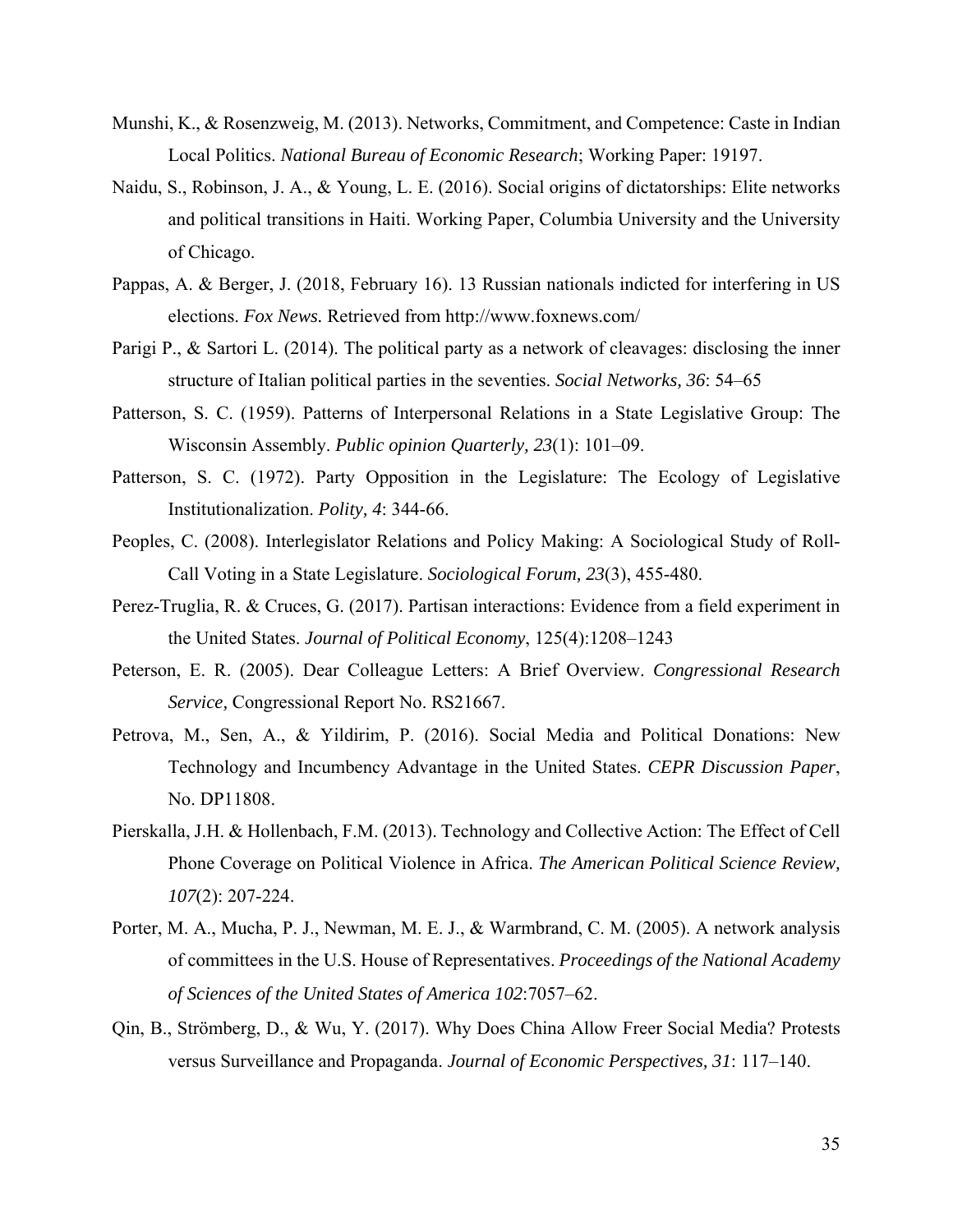- Querubin, P. (2011). 'Political Reform and Elite Persistence: Term Limits and Political Dynasties in the Philippines', mimeo, New York University.
- Querubin, P. (2016). Family and Politics: Dynastic Persistence in the Philippines. *Quarterly Journal of Political Science*, *11*(2): 151–181.
- Ringe, N., Victor, J.N., & Gross, J.H. (2009). Keeping Your Friends Close and Your Enemies Closer? Information Networks in Legislative Politics. *British Journal of Political Science, 1*(1): 1–28.
- Rogowski, J. C., Sinclair, B. (2012). Estimating the Causal Effects of Social Interaction with Endogenous Networks. *Political Analysis, 20*: 316-328.
- Saia, A. (2018). Random interactions in the Chamber: Legislators' behavior and political distance. *Journal of Public Economics, 164: 225-240.*
- Schweinberger, M. (2011). Instability, sensitivity, and degeneracy of discrete exponential families. *J. Am. Stat. Assoc*., *106*: 1361–1370.
- Sellers, P. J. & Schaffner, B. F. (2007). Winning Coverage in the U.S. Senate. *Political Communication, 24*(4): 377-391
- Shadmehr, M., & Bernhardt, D. (2011). Collective Action with Uncertain Payoffs: Coordination, Public Signals, and Punishment Dilemmas. *American Political Science Review, 105*(4): 829-51.
- Stigler, G. J. (1971). The Theory of Economic Regulation. *Bell Journal of Economics and Management Science*, *2*(1): 3–21.
- Straus, J. R. (2013). Use of 'Dear Colleague' Letters in the US House of Representatives: A Study of Internal Communications. *Journal of Legislative Studies, 19*: 60–75.
- Sunstein, C. R. (2009). *Republic.com 2.0*. Princeton, NJ: Princeton University Press.
- Tam Cho, W., & Fowler, J. (2010). Legislative success in a small world: Social network analysis and the dynamics of Congressional legislation. *The Journal of Politics, 72*(1): 124- 135.
- Tavaré, S., Balding, D. J., Griffiths, R. C. & Donnelly, P. (1997) *Genetics 145*: 505–518.
- Tibshirani, R. (1996): Regression Shrinkage and Selection via the Lasso, *Journal of the Royal Statistical Society B (Methodological)*, *58*(1), 267-288.
- Victor, J. N., & Ringe, N. (2009). The Social Utility of Informal Institutions: Caucuses as Networks in the 110th US House of Representatives. *American Politics Research, 37*(5): 742–766.